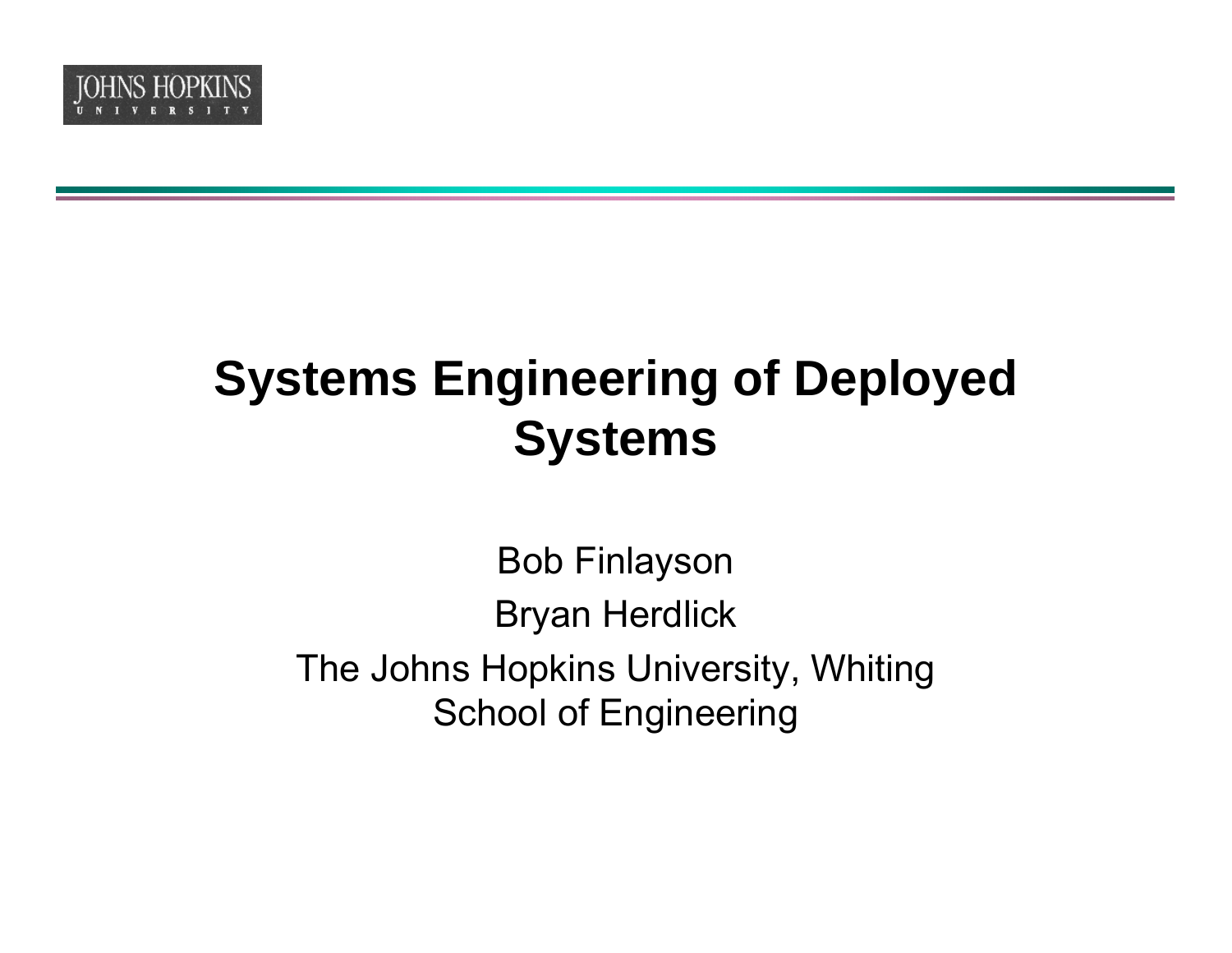

- • Understand the role and function of the system engineer during the operations and support phase of a system
	- Understand logistic support considerations and how they influence design, manufacturing, production and operations decisions
	- Identify system supportability challenges and the means to address them
	- Develop deployed support resource requirements for system life
	- Master the ability to address system modifications in a dynamic environment

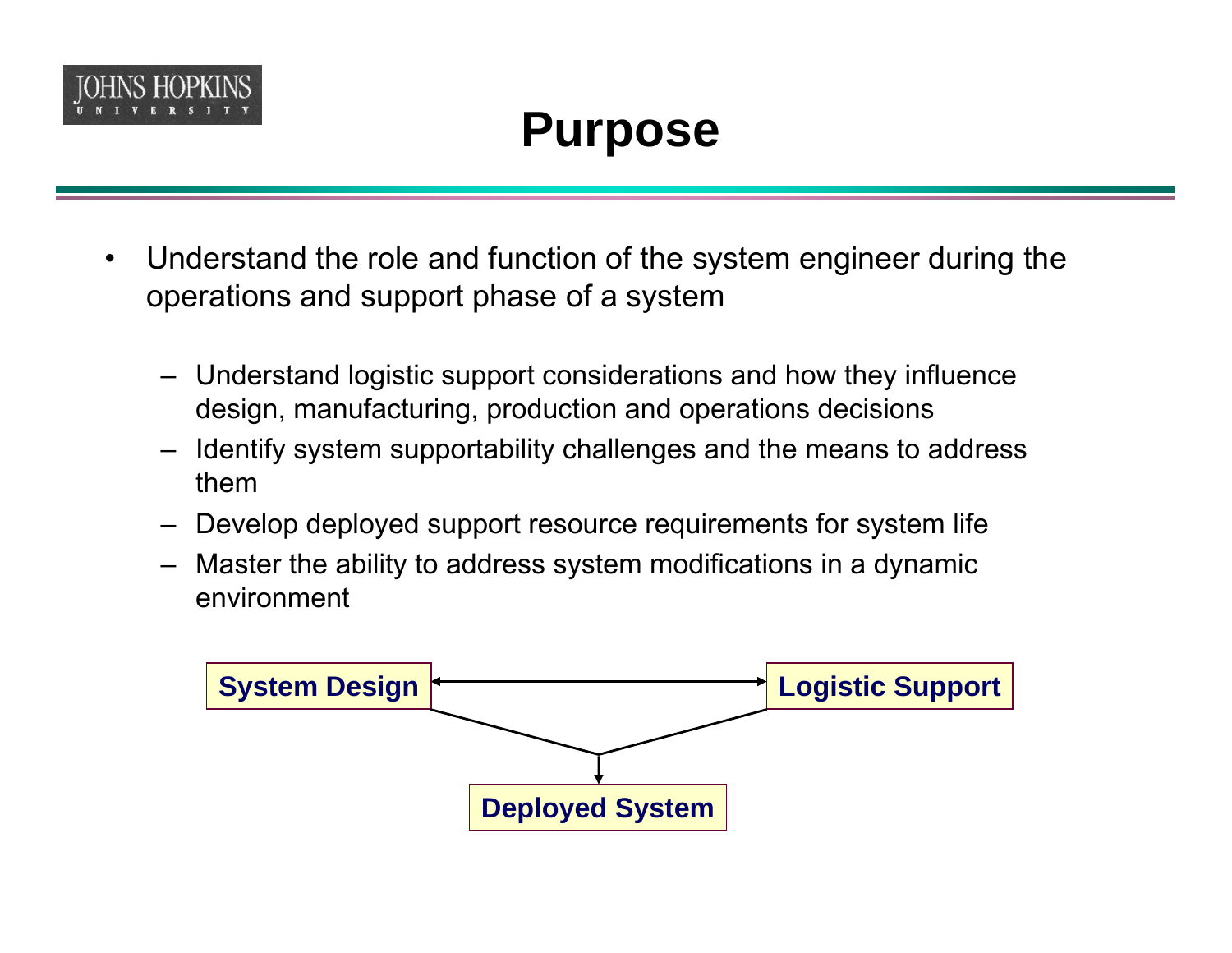

• *"The operations and support phase of the system life cycle is the time during which the products of the system development and production phases perform the operational functions for which they were designed. In theory, the tasks of systems engineering have been completed. In practice, however, the operation of modern complex systems is never without incident."*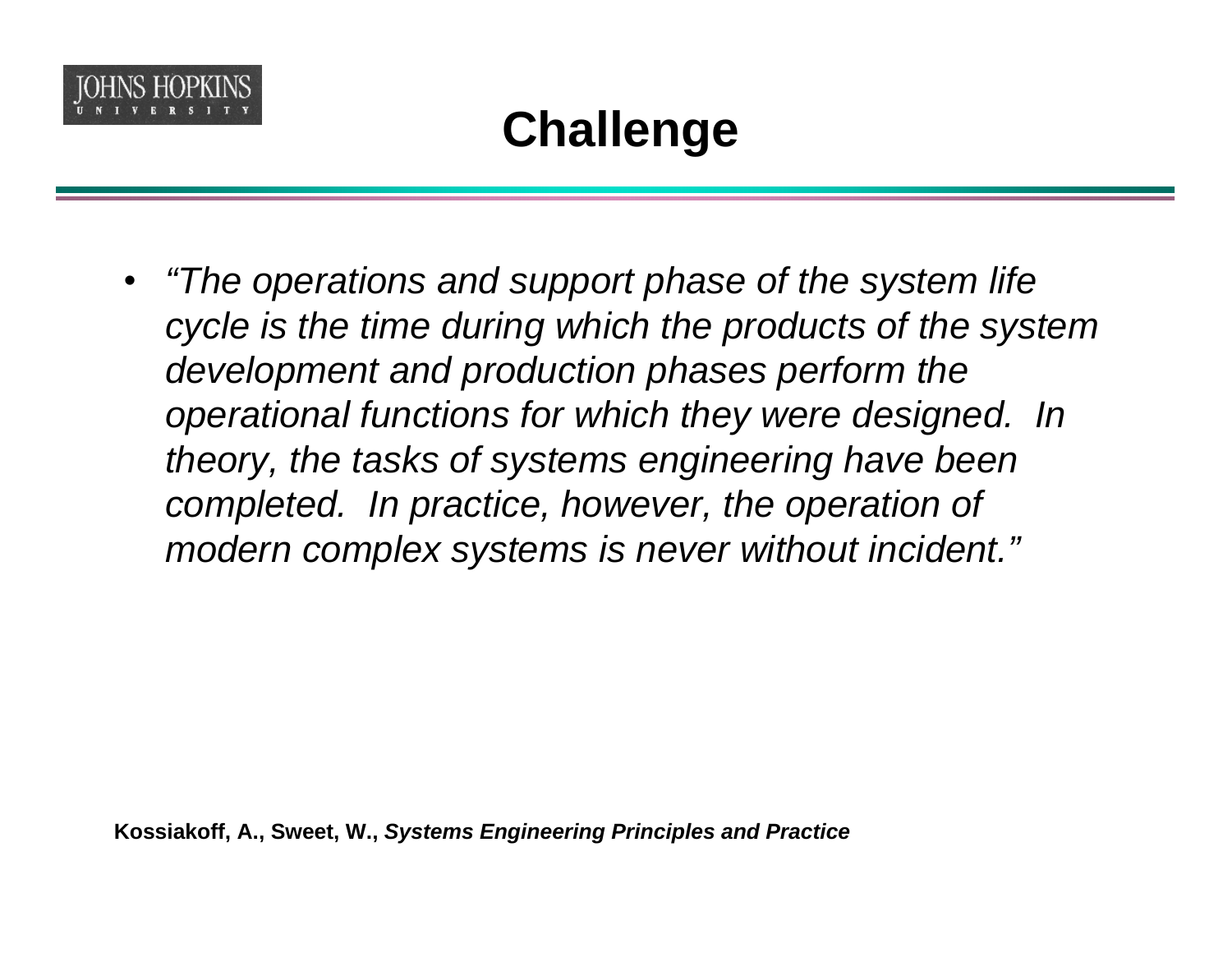

- $\bullet$  What is peculiar about this aspect of the lifecycle & related SE topics in the context of mature / deployed / legacy systems?
- $\bullet$  What lessons learned, best practices, tools should the systems engineer be familiar with?
- •What are the risks that the SF should watch out for?
- •Are there rules to live by?
- • What is the role of the systems engineer in context of deployed / mature / legacy systems?

**This is not a course in logistics management, but the systems engineer must have a thorough understanding of the logistics discipline if he or she hopes to address the engineering challenges of deployed systems**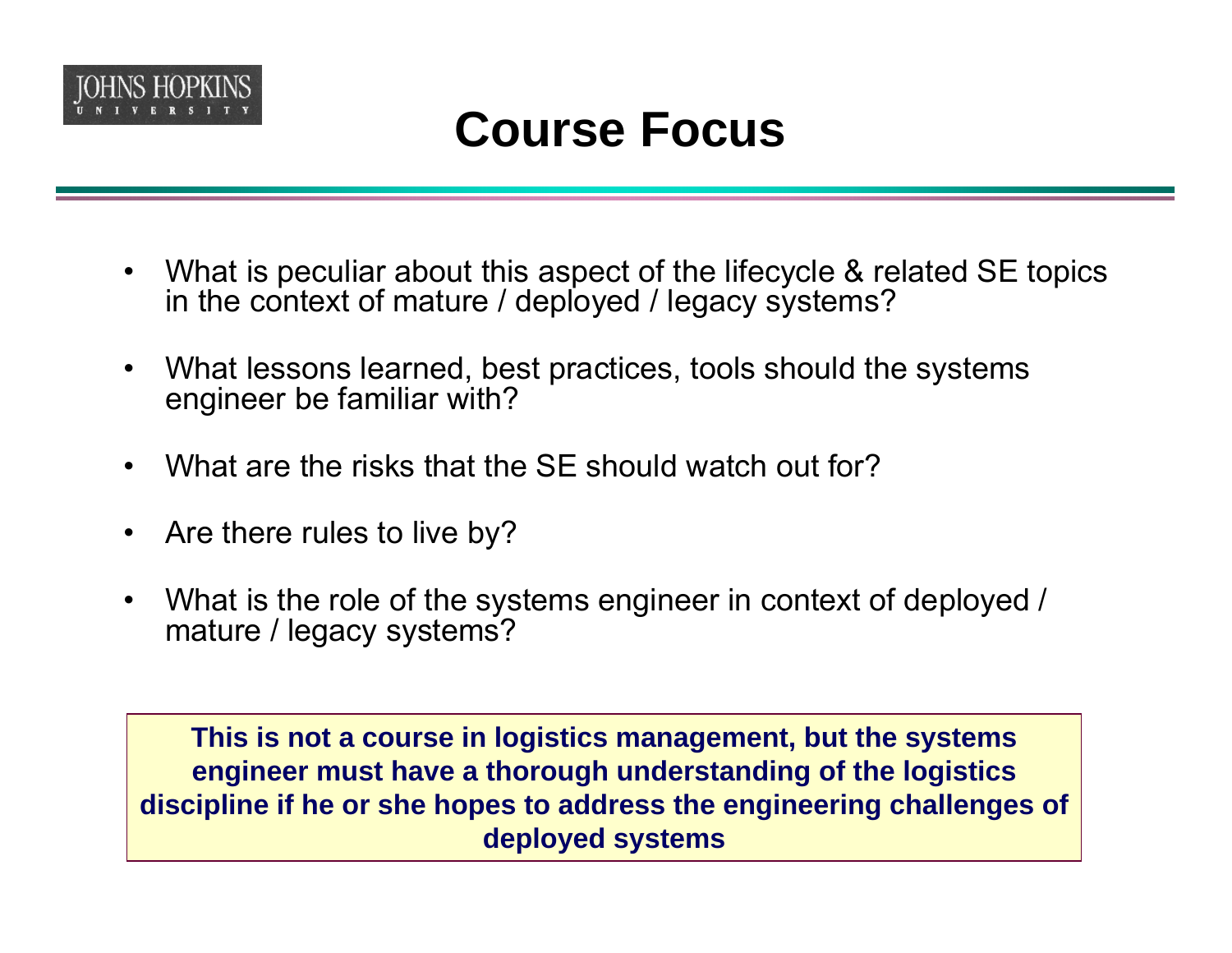

- System under design usually in the early stages of initial design or during the design of deployed system upgrades
- $\bullet$ Operating environment
- System developer and manufacturer
- $\bullet$ Manufacturer's supply chain
- •Logistics elements and their impact on systems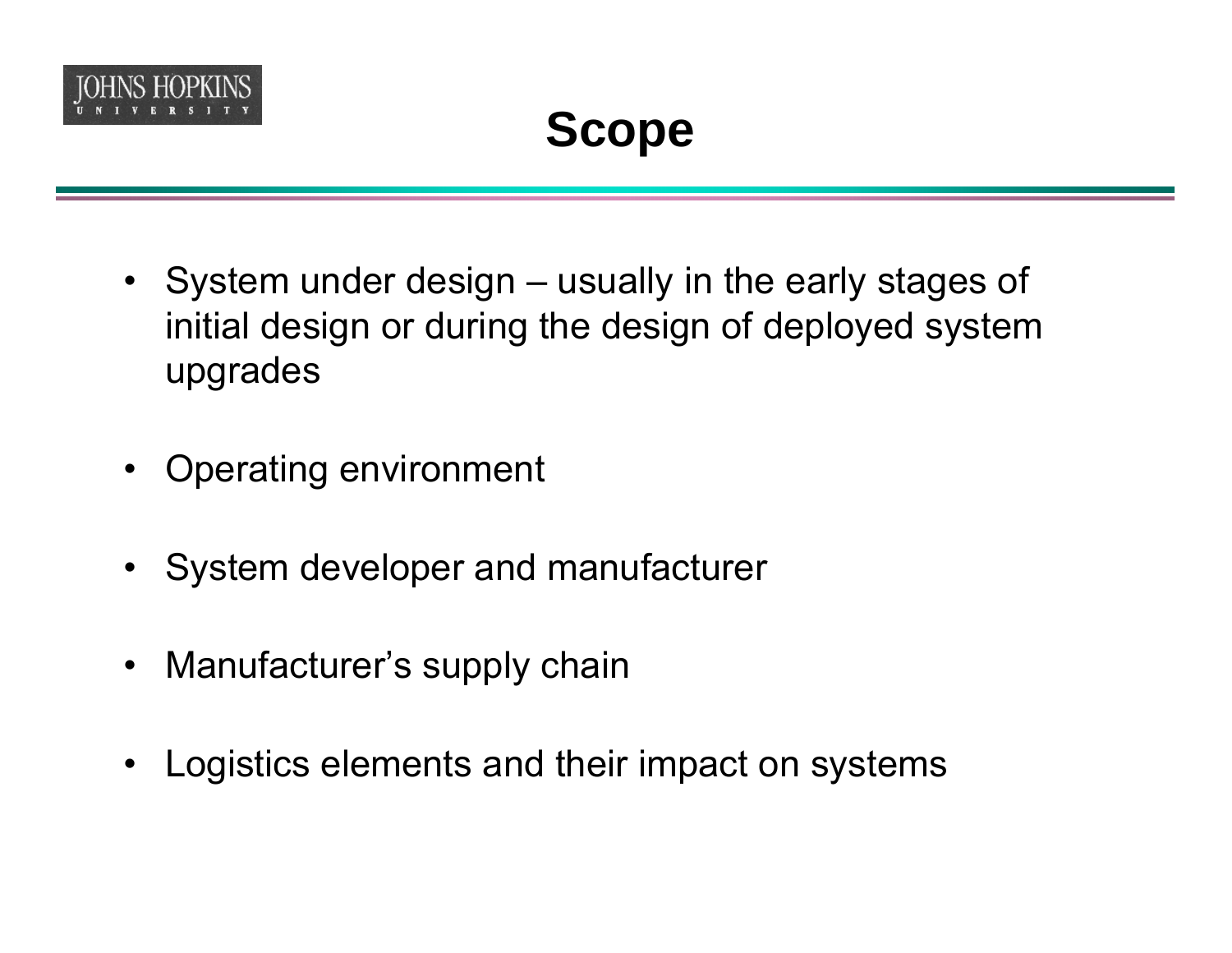

### **Course Flow**

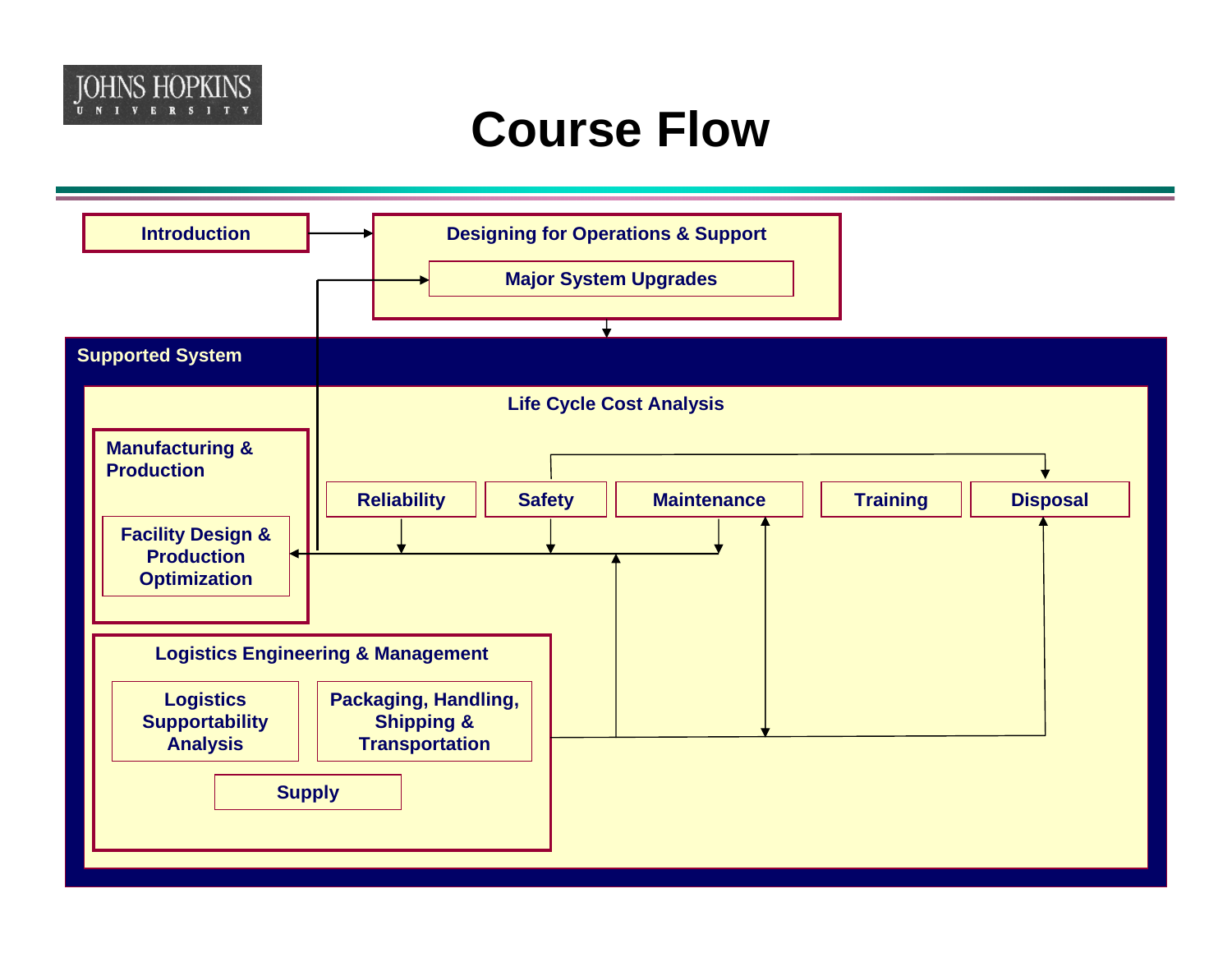

#### **System Engineering is Part of Project Management**

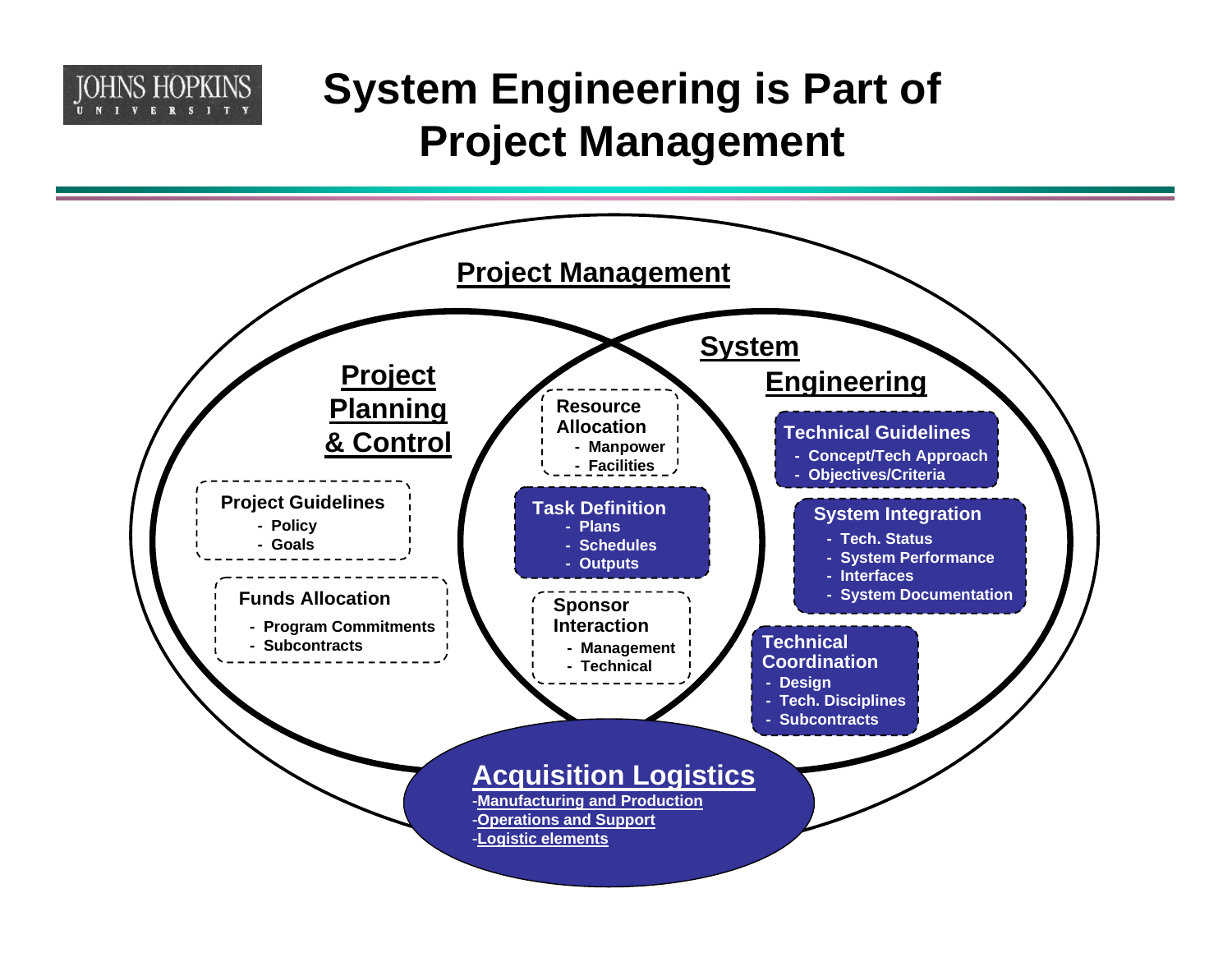

#### **Logistics Management:**

**A systems approach**



KPP – Key Performance Parameter KSA – Key System Attribute SE – Support Equipment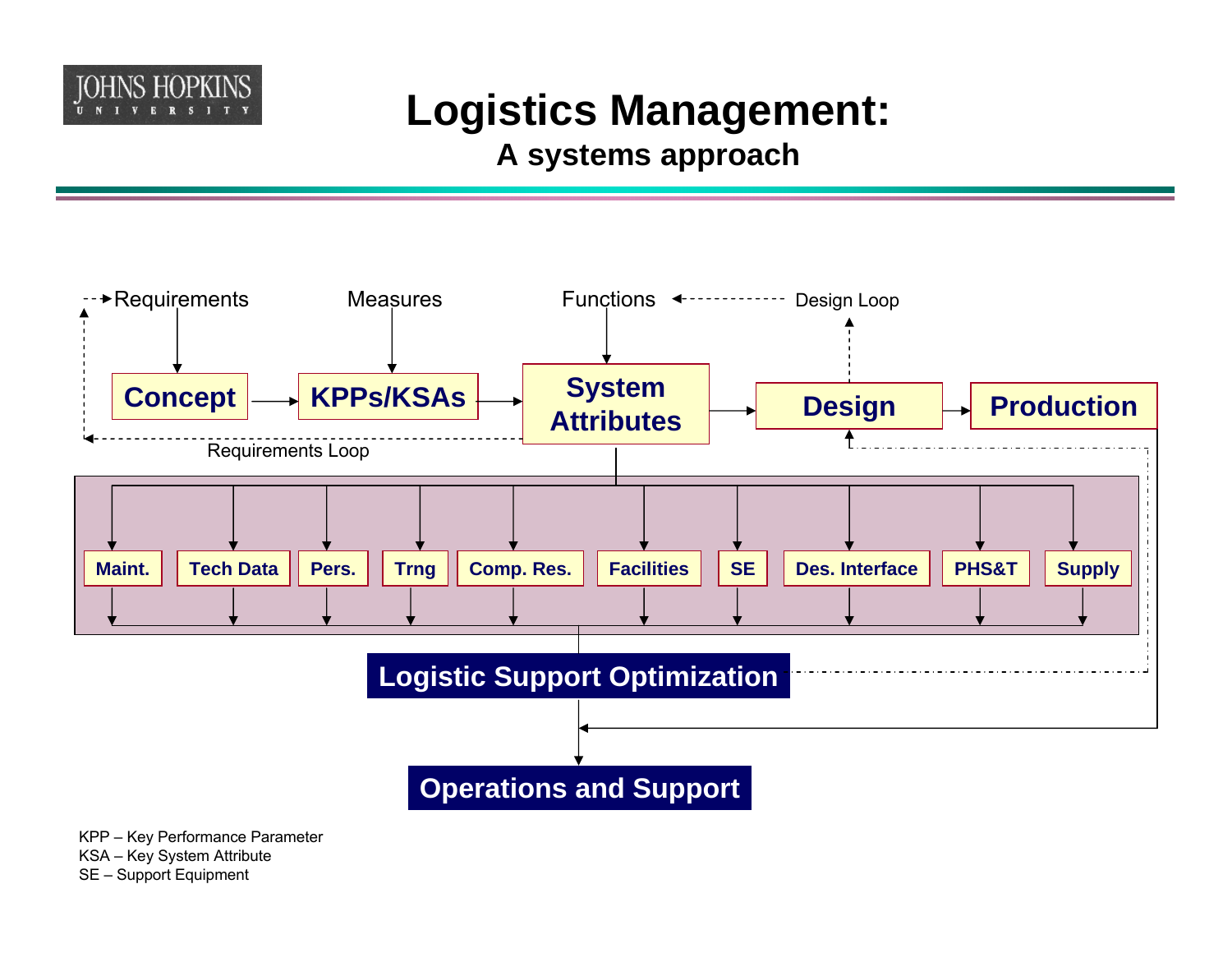

# **Deployed System Design**

- What aspects or attributes of deployed systems do we typically worry about?
	- –Reliability
	- –Maintainability
	- –Training
	- –Supply support
	- Health and status
	- –Safety (Operational Risk)
	- –Adaptability
	- –Upgradeable
	- –Disposability
	- Cost

**How do we account for these in the design phases, during production and then again, once the system is deployed?**

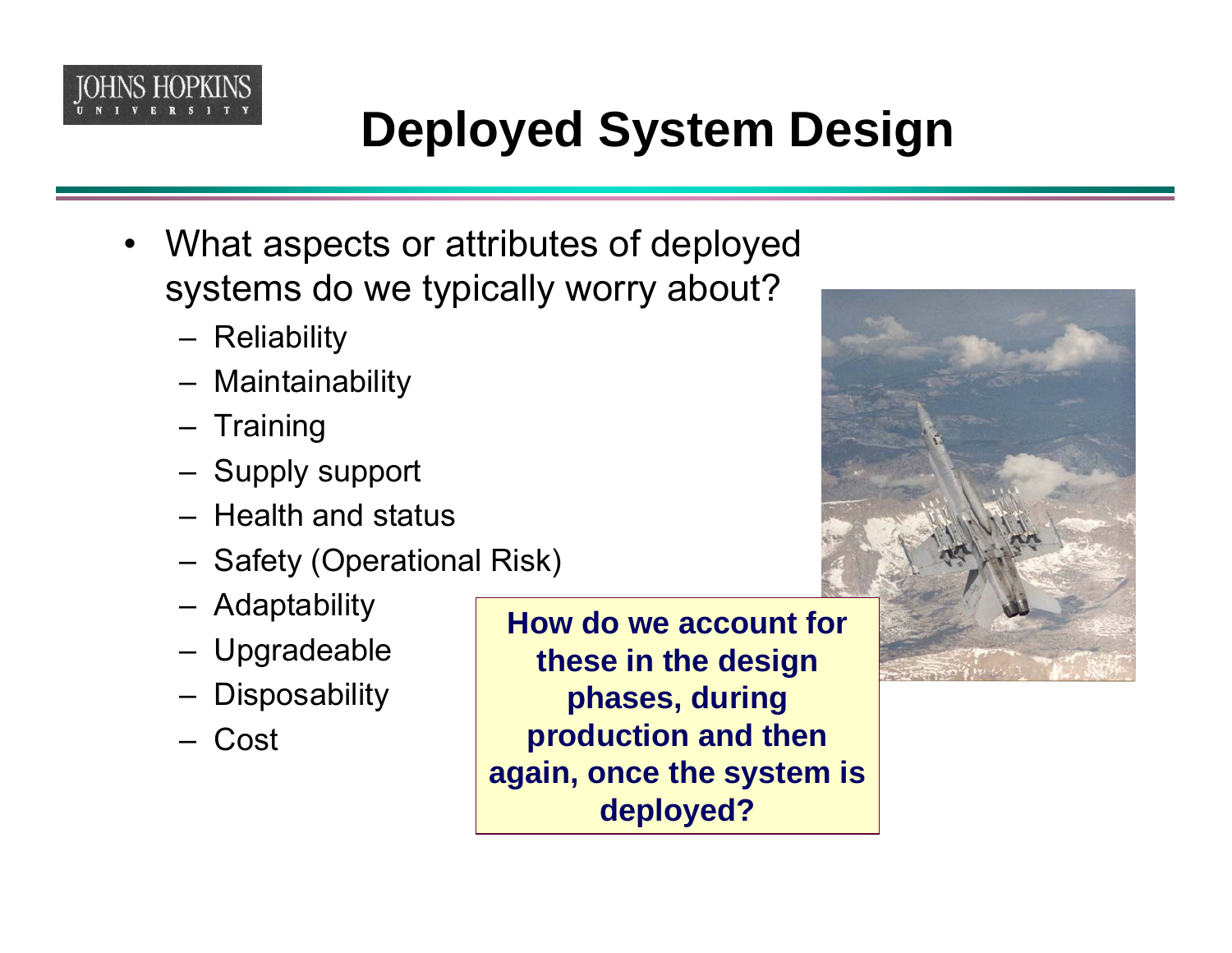

## **Limitations/Constraints**

- $\bullet$  Analyses limitations
	- Availability of data to conduct
	- Time to complete
	- Resources
- $\bullet$  Funding
	- Deployed phase often relegated to second tier status
		- "Worry about it later" mentality
		- Change in funding source
		- Lack of R&D funds in deployed phase
- • System design
	- May be "frozen"
- • Concept of operations (CONOPS) and the associated tempo are already established
	- Reluctance to alter CONOPS based on new capability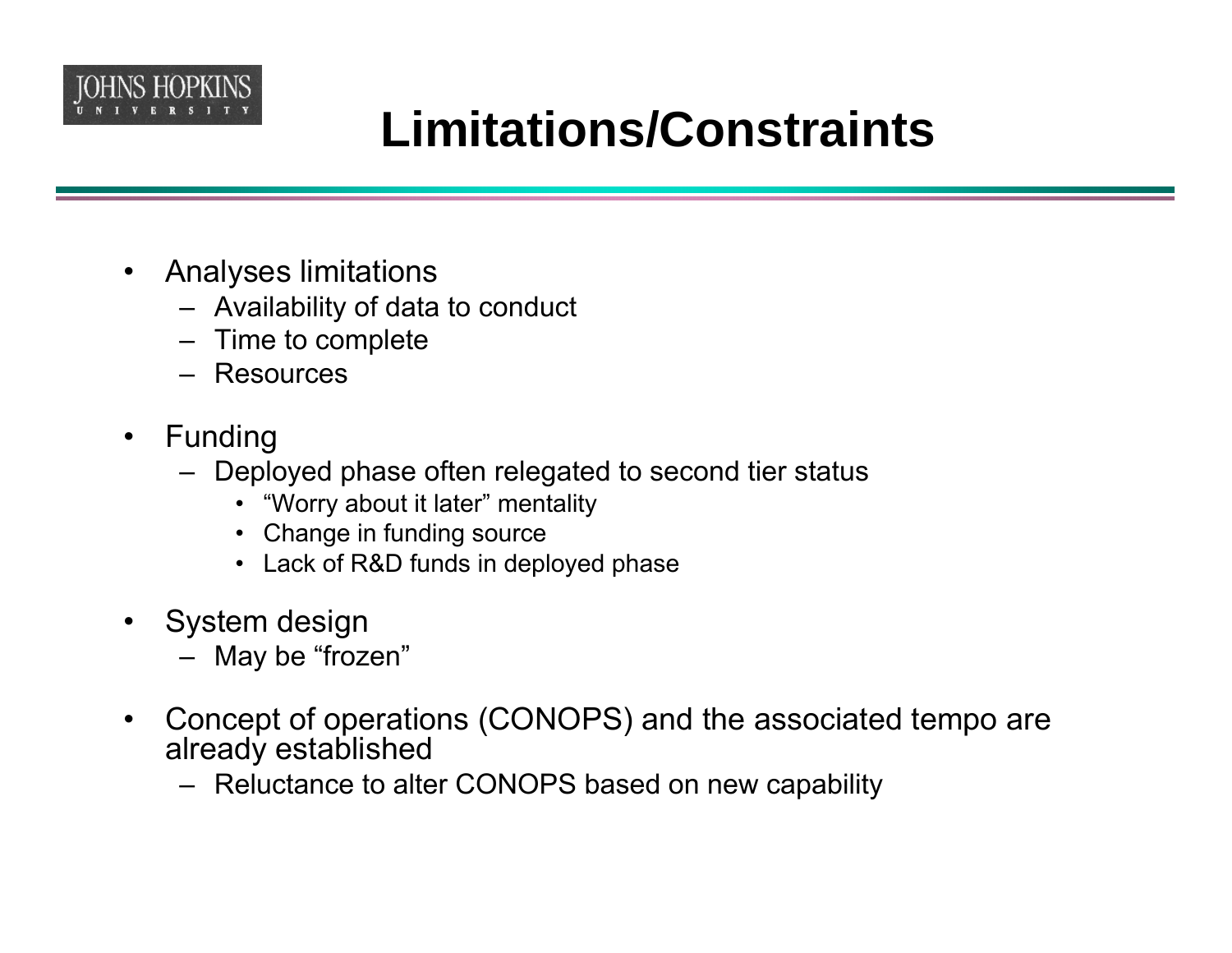

### **Manufacturing & Production**

|                                                                                                                                                                                                                                                                                                                                                                                                                                                                                               | <b>Lecture Topics</b><br>• Production as a system<br>• Producibility<br>• Designing for Manufacture<br>· Analysis & Metrics<br>• Facility / Utility<br>• Operational Equipment Effectiveness<br>$\cdot$ FMECA<br>• Depot Maintenance & Warranty Repair<br>$\cdot$ Test<br>• Upgrades<br>• Foreign Military Sales<br><b>• Engineering Disciplines and the Systems Engineer</b> |
|-----------------------------------------------------------------------------------------------------------------------------------------------------------------------------------------------------------------------------------------------------------------------------------------------------------------------------------------------------------------------------------------------------------------------------------------------------------------------------------------------|-------------------------------------------------------------------------------------------------------------------------------------------------------------------------------------------------------------------------------------------------------------------------------------------------------------------------------------------------------------------------------|
| <b>Admin</b>                                                                                                                                                                                                                                                                                                                                                                                                                                                                                  | <b>Take Aways</b>                                                                                                                                                                                                                                                                                                                                                             |
| • Instructor - Bryan Herdlick<br><b>• Learning Objectives</b><br>• Establish an understanding of fundamental<br>manufacturing & production processes<br>• Identify SE principles and activities that influence<br>effectiveness of manufacturing and production<br>• Understand the responsibility of the systems engineer<br>relative to manufacturing & production<br>• Preparation<br>• 3.1, 4.4(c), 5.2.2, 6.2.4 / Chapter 7 / TBD<br><b>· Homework Problems</b><br>$\cdot$ 3.1, 3.4, TBD | • A stable process, with quantifiable & meaningful metrics,<br>active monitoring and control programs, and characteristic<br>workforce 'ownership' is a prerequisite for any successful<br>improvement efforts.<br>$\cdot$ TBD<br>$\cdot$ TBD<br>• Example : JSF Airframe Affordability Demonstration                                                                         |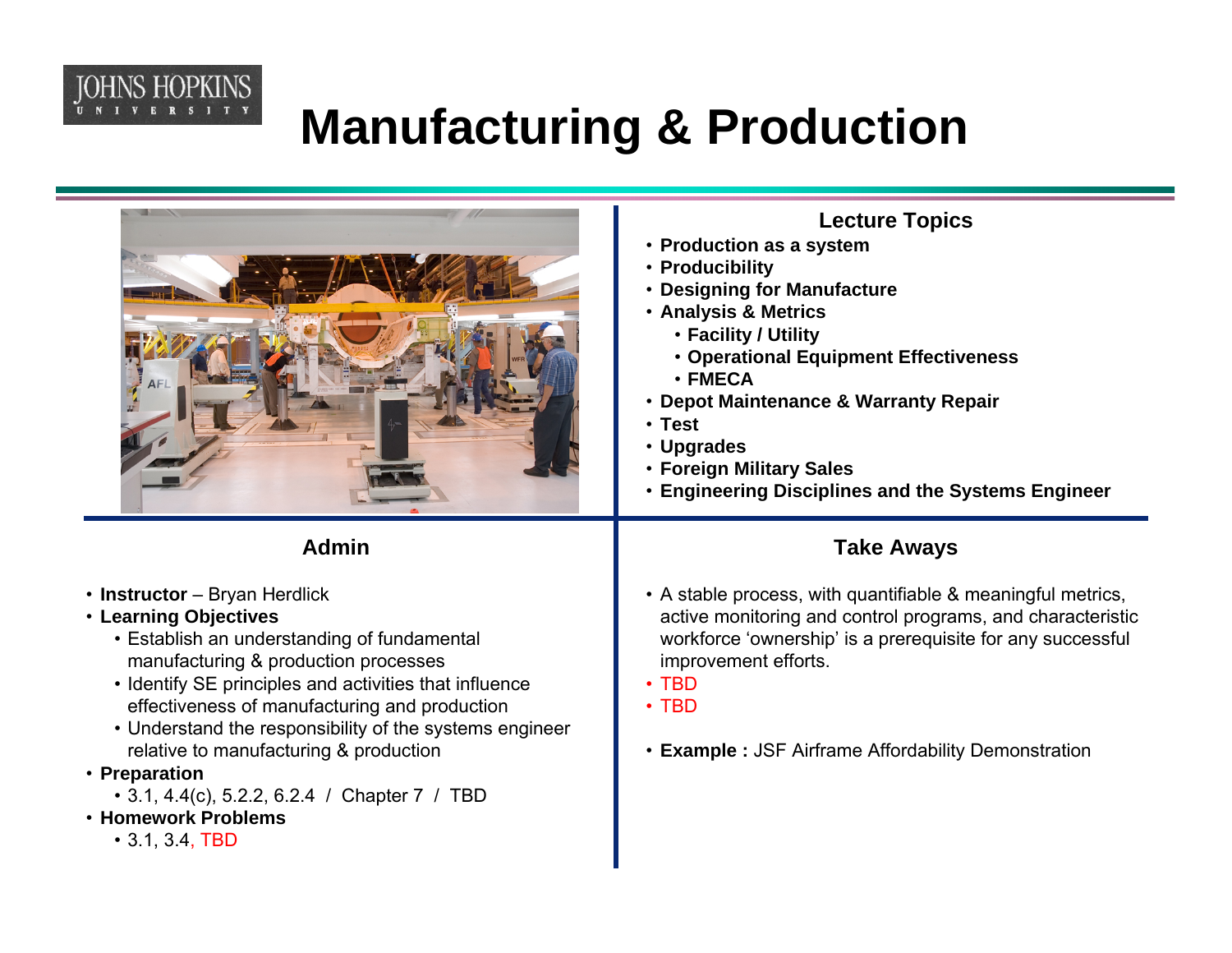# **Depot / Warranty Repair**

JOHNS HOPKINS



**Maintenance concept & contractual stipulations for warranty repair may direct return of entire system or sub-assemblies for depot level repair**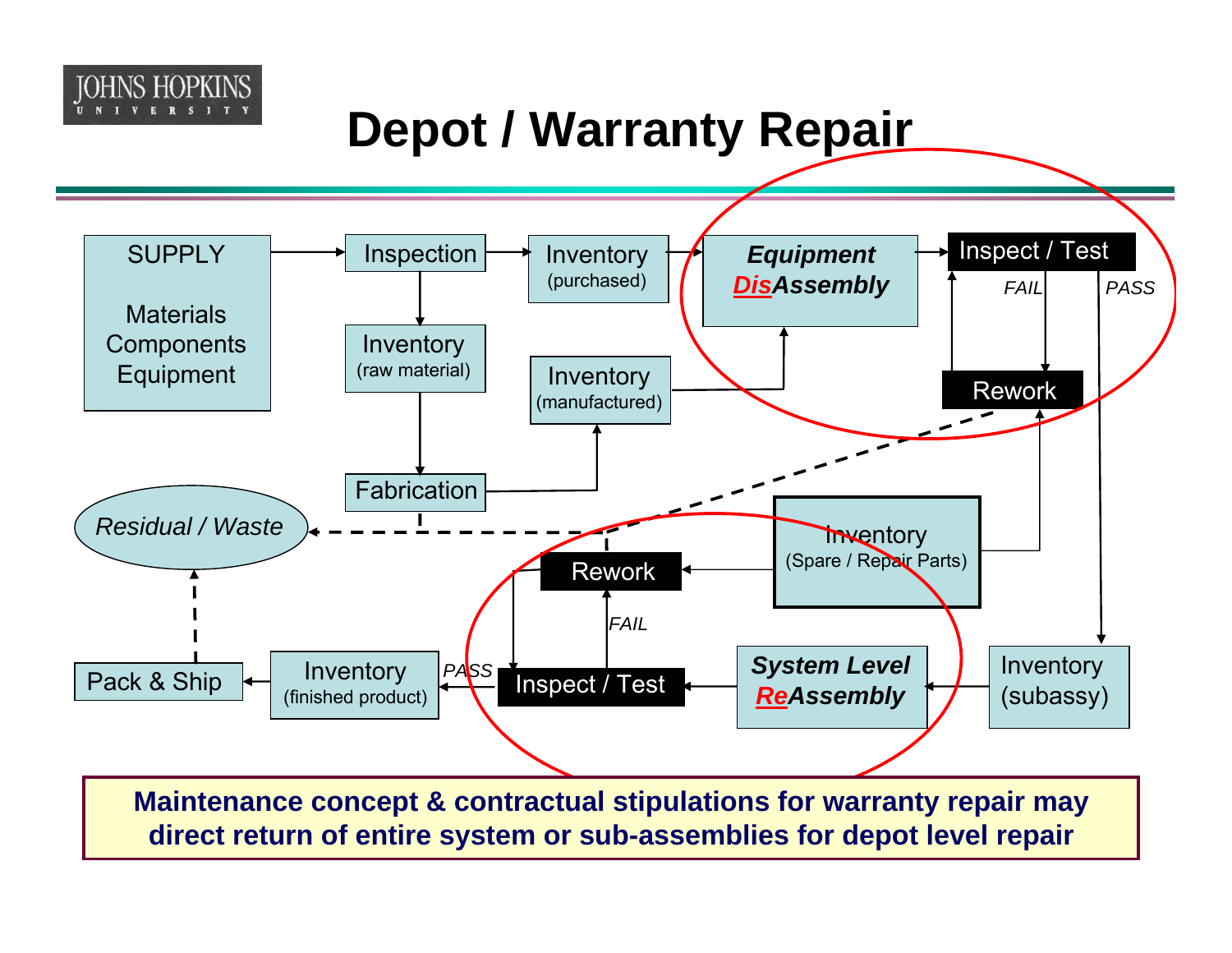

•

•

#### **Facility Design & Production Optimization**

|                                                                                                                                                                                                                                                                                                                                                                                                                                                                                                                                                          | <b>Lecture Topics</b><br><b>· Goals &amp; Benefits</b><br>• Cost of Quality<br>$\cdot$ Tools<br>$\cdot$ FMECA<br>• Six Sigma<br>• Lean Manufacturing<br>. Industrial Engineering<br>• Facility design<br>• Manufacturing process<br>• Role of SE and the systems engineer                                                                                                                                                                                                                                                                                                                                                                                 |
|----------------------------------------------------------------------------------------------------------------------------------------------------------------------------------------------------------------------------------------------------------------------------------------------------------------------------------------------------------------------------------------------------------------------------------------------------------------------------------------------------------------------------------------------------------|-----------------------------------------------------------------------------------------------------------------------------------------------------------------------------------------------------------------------------------------------------------------------------------------------------------------------------------------------------------------------------------------------------------------------------------------------------------------------------------------------------------------------------------------------------------------------------------------------------------------------------------------------------------|
| <b>Admin</b>                                                                                                                                                                                                                                                                                                                                                                                                                                                                                                                                             | <b>Take Aways</b>                                                                                                                                                                                                                                                                                                                                                                                                                                                                                                                                                                                                                                         |
| • Instructor - Bryan Herdlick<br><b>• Learning Objectives</b><br>• Identify aspects of facility design and the production<br>process that can influence efficiency<br>• Establish a basic understanding of the tools available to<br>monitor and optimize production activities<br>• Understand the responsibility of the systems engineer<br>relative to improving manufacturing & production<br>efficiency<br>• Preparation<br>• 5.2.2, 6.2.4, Chapter 7<br><b>• Homework Problems</b><br>• 6.10(a&c), 6.18, Chapter 7: 1, 3, 5, 8, 11, 12, 27, 30, 32 | • The production process, including the associated facilities,<br>is a system unto itself and is well suited to the application<br>of basic systems engineering principles.<br>• Each production "batch" or "lot" is an iteration in the<br>collection of reliability data and insight into opportunities<br>for enhanced efficiency, with recommendations for<br>improvement becoming more accurate and actionable<br>• The systems engineer serves a vital role in the planning<br>and conduct of successful production activities by bridging<br>multiple engineering disciplines and facilitating cooperative<br>process & design improvement efforts |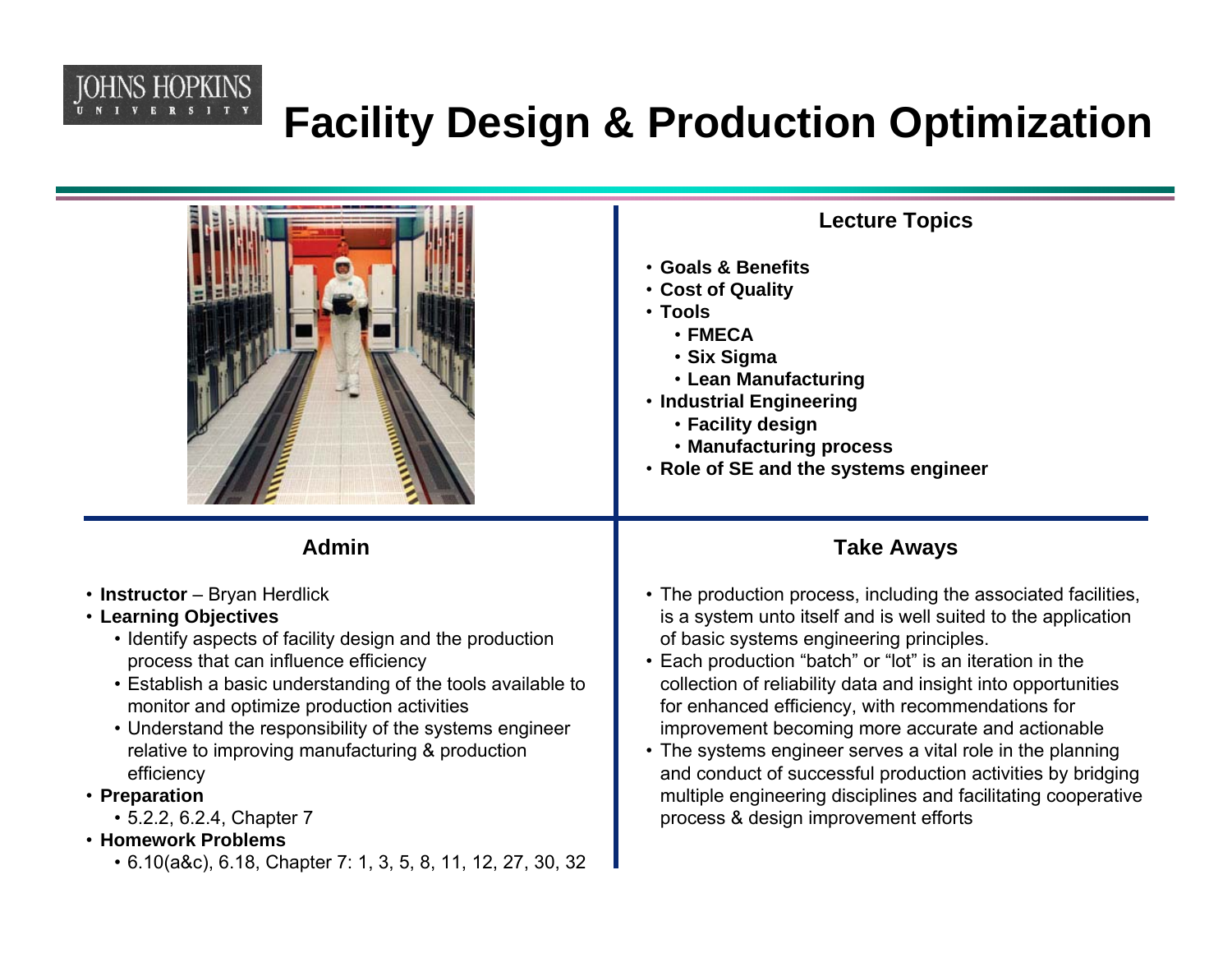

#### **Production Optimization (CONTINUOUS PROCESS)**

- • Achieving peak effectiveness through continuous efficiency enhancement
	- *Production line reliability is key*
	- Minimize down-time
		- Preventative Maintenance (PM)
			- Reliability Centered Maintenance (RCM) approach
				- » PM only when justified (*reliability data*, physics-of-failure, etc.)
		- Continuous production (i.e. no "breaks" in production runs)
		- •Maintainability features
	- *Involve operators in ongoing process analysis and improvement*
		- •*Responsibility* for process "escapes"
		- $\bullet$ *Responsibility* for initial troubleshooting
		- Understanding of cause-effect relationships = *"ownership"*

**Each production "batch" or "lot" is an iteration in the collection of reliability data and insight into opportunities for enhanced efficiency, with recommendations for improvement becoming more accurate and actionable as each cycle is completed.**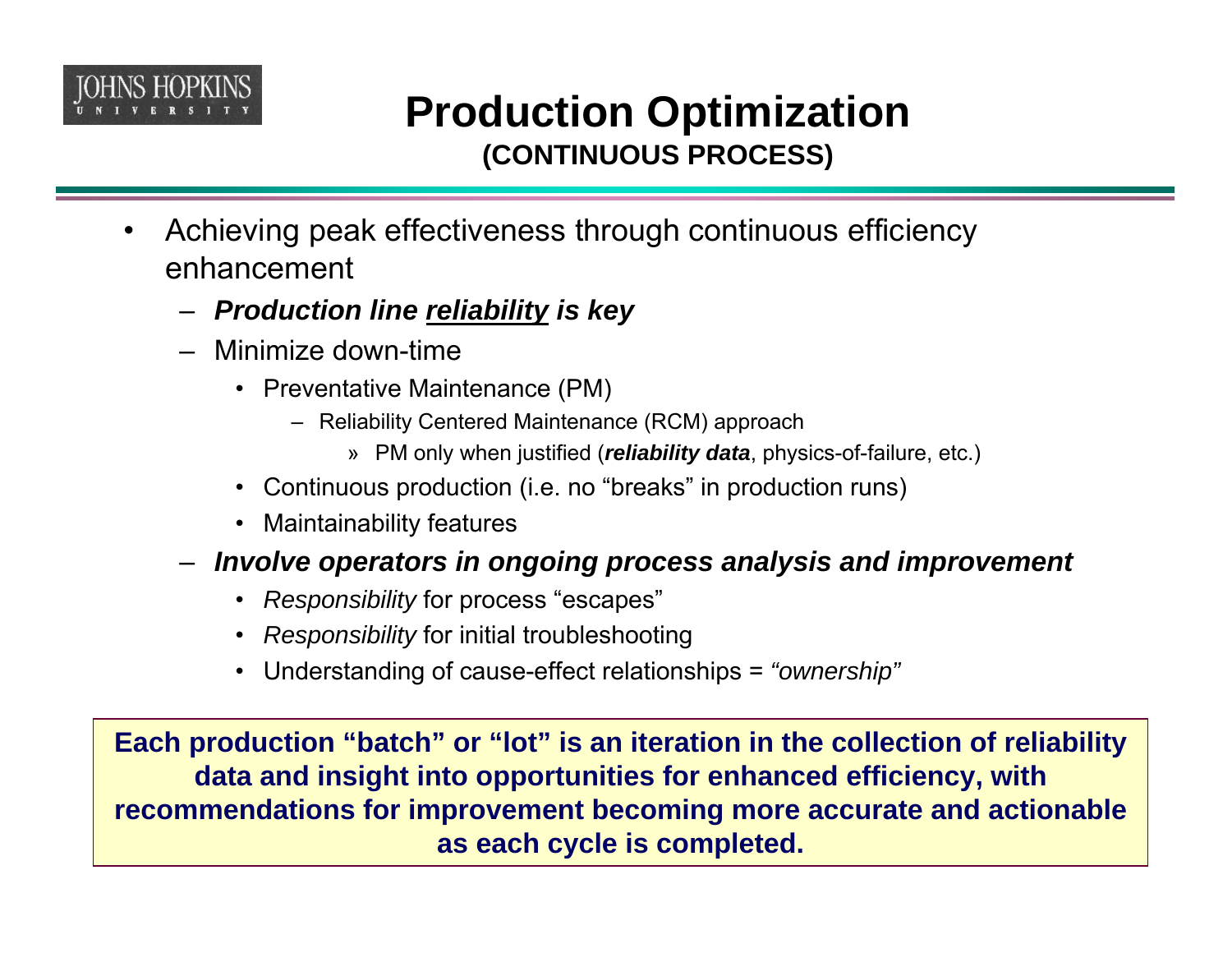

### **Major System Upgrade Challenges**

- • Upgrades are often pursued without due diligence in one or more of the following areas:
	- –Requirements refinement & validation
	- Supportability Analysis
	- –Configuration Management
	- Accurate assessment of
		- Design / integration challenges
		- Technology maturity

**In addition to ensuring that a system upgrade satisfies** *requirements* **for corrective action or performance enhancement, the systems engineer is also responsible for maintaining or improving the suitability of the fielded system – including both supportability and lifecycle affordability**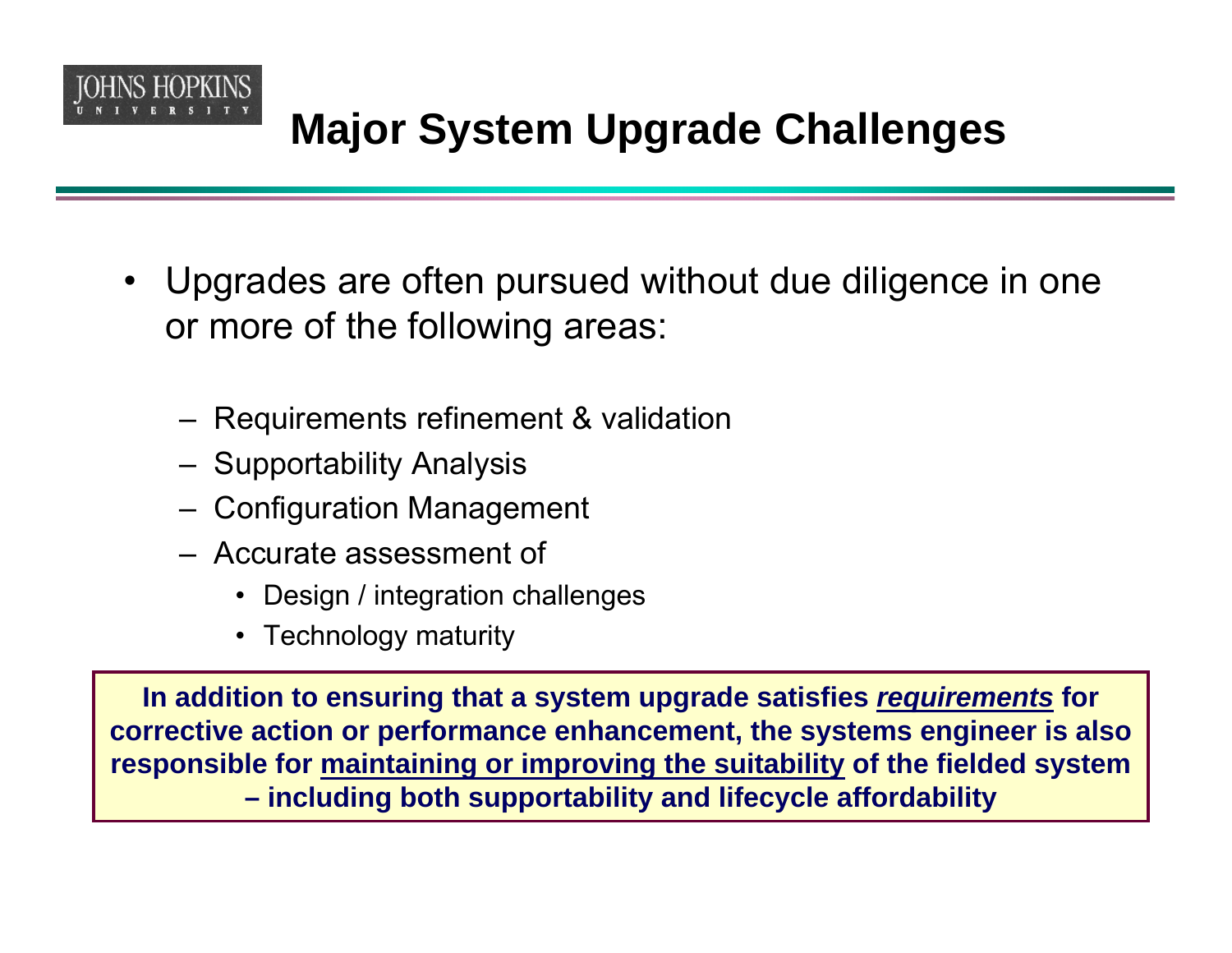

#### **The Systems Engineer**

**(In the context of system upgrades)**

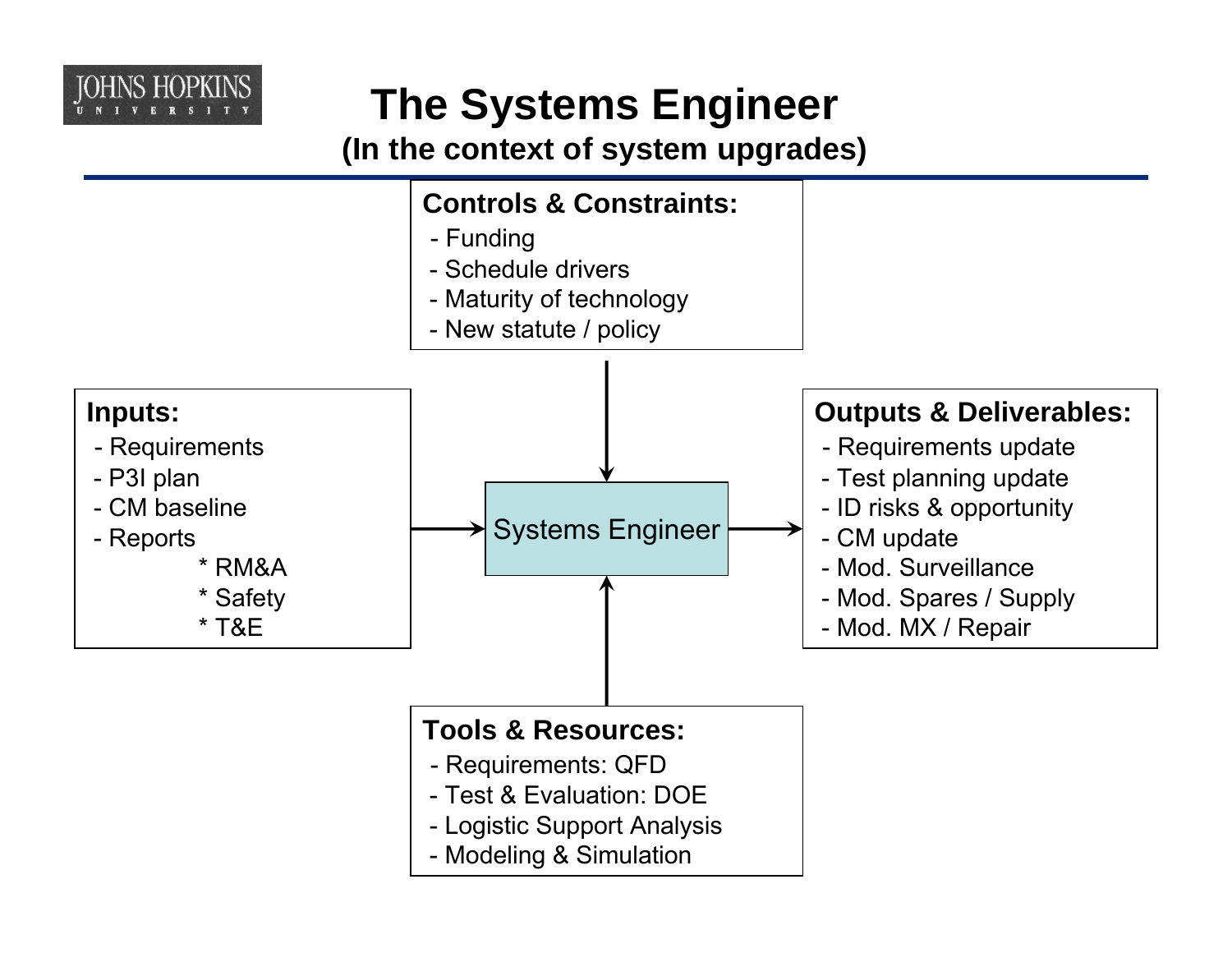

### **Conducting a Logistics Supportability Analysis**

- • An LSA can aid in:
	- Initial establishment of supportability requirements during conceptual design
	- Early establishment of supportability design-to criteria
		- Definition of system operational requirements
		- Maintenance and support concept
		- •Identification and prioritization of technical performance measures
		- Performance of functional analysis
		- Allocation of requirements
	- Synthesis, analysis and design optimization effort through trade studies
		- Alternative repair policies
		- Reliability and maintainability characteristics
		- Commercial-off-the-shelf implementation
	- Evaluation of a given design configuration
	- Assessment of an operating system's effectiveness and supportability in its intended environment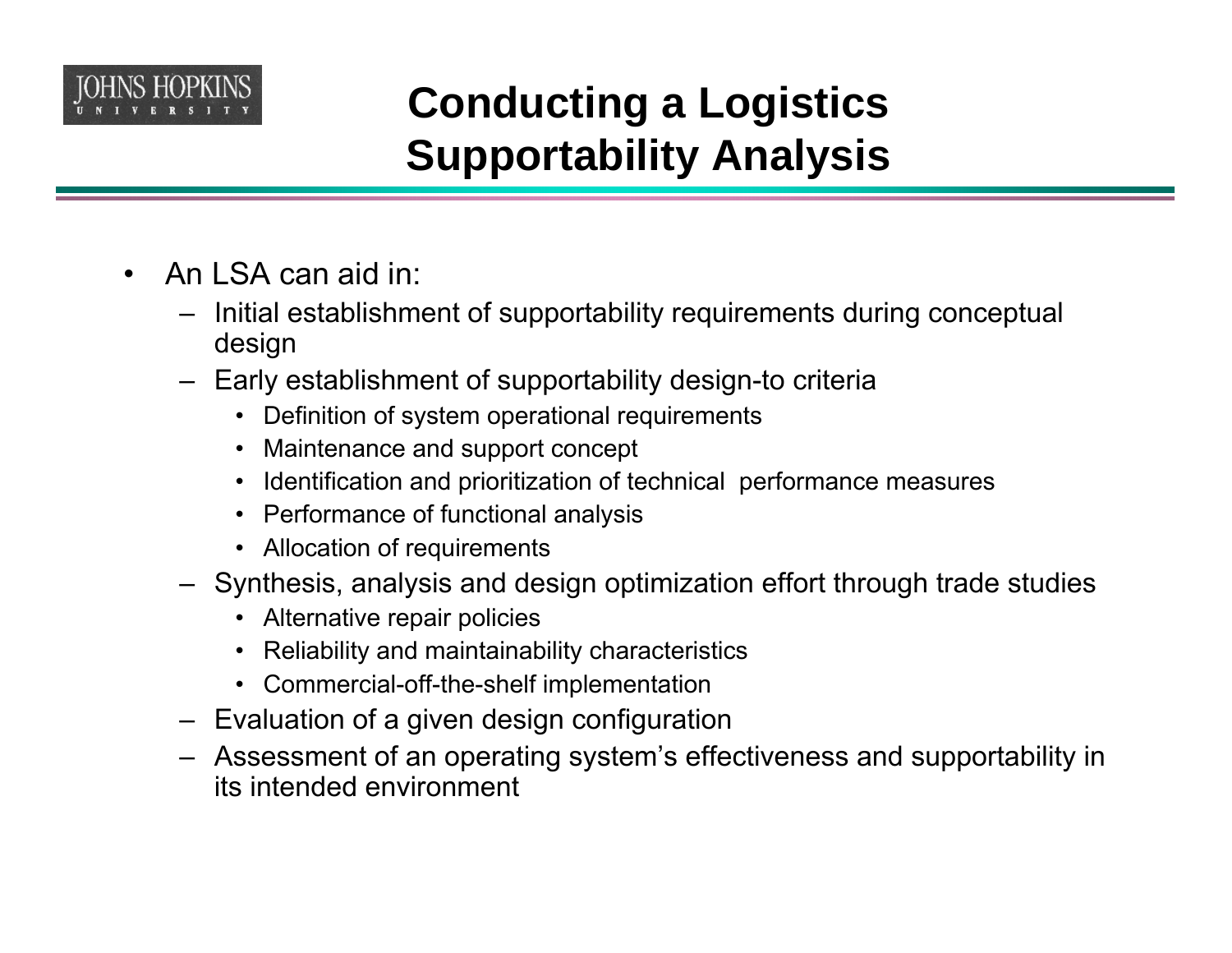

# **LSA Tools**

- • Life Cycle Cost Analysis (LCCA) (Session 13)
	- Total cost of the system and its supporting activities throughout the life of the system
- • Failure Mode, Effects and Criticality Analysis (FMECA) (Session 6)
	- Identification of potential system and/or process failures, the expected mode of failure and causes, failure effects and mechanisms, anticipated frequency, criticality and the steps required for compensation
- $\bullet$  Fault Tree Analysis (FTA)
	- Deductive approach involving graphical enumeration of different ways a failure can occur and its probability of occurrence
- • Maintenance Task Analysis (MTA) (Session 7)
	- Maintenance functions to be allocated to a human
- • Reliability Centered Maintenance (RCM) (Session 3)
	- Best overall approach for preventative maintenance
- • Level-of-Repair Analysis (LORA) (Session 7)
	- Maintenance policies in terms of level of repair
- • Evaluation of Design Alternatives (Analysis of Alternatives (AoA))
	- Assess design configurations using multiple criteria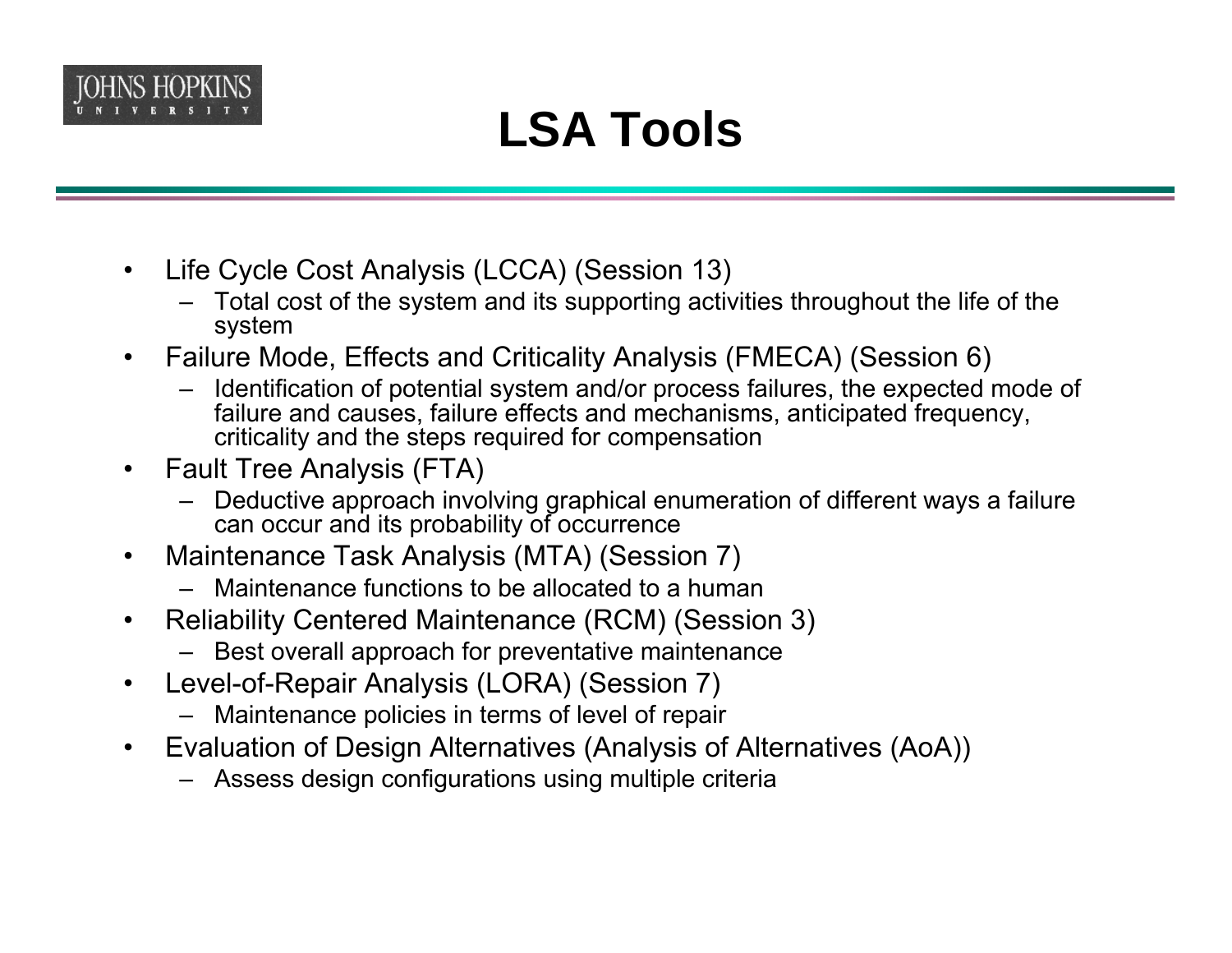

## **Addressing Reliability**

- •It's one thing to teach reliability theory, it is another to apply it in the proper manner
- • Do you truly understand the problem at hand?
	- –Environment, requirements, CONOPS
- • Have you set the boundary conditions?
	- –Assumptions, limitations
- • Have you correctly assumed equilibrium?
	- –Modeling
- • Can you solve for the unknowns?
	- –Design and verification





This is a typical behavioral model for an organic and inorganic system – looks fairly benign, but there is much more to the curve than depicted here – randomness, environmental effects, catastrophic events, etc.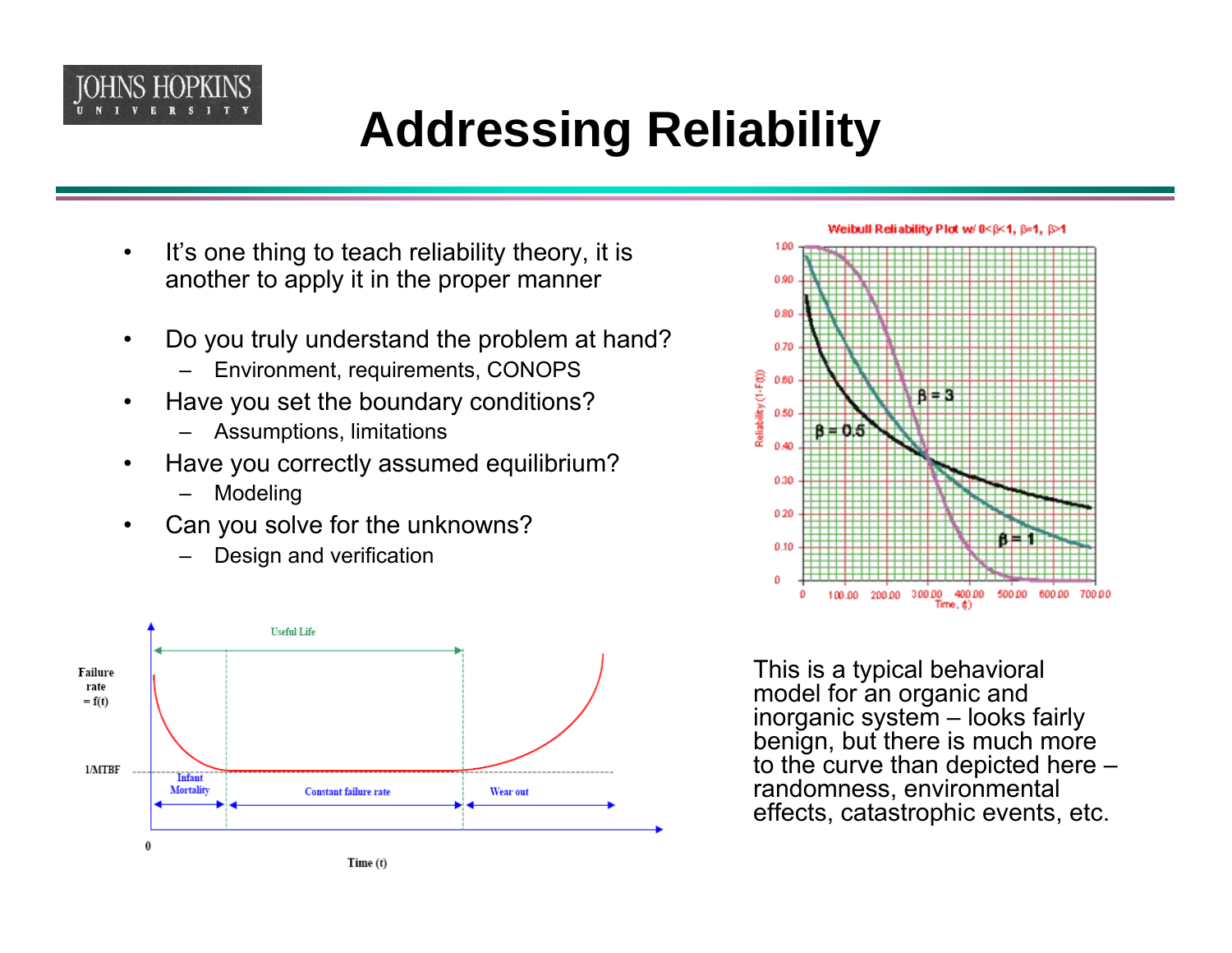

### **FMECA Approach**

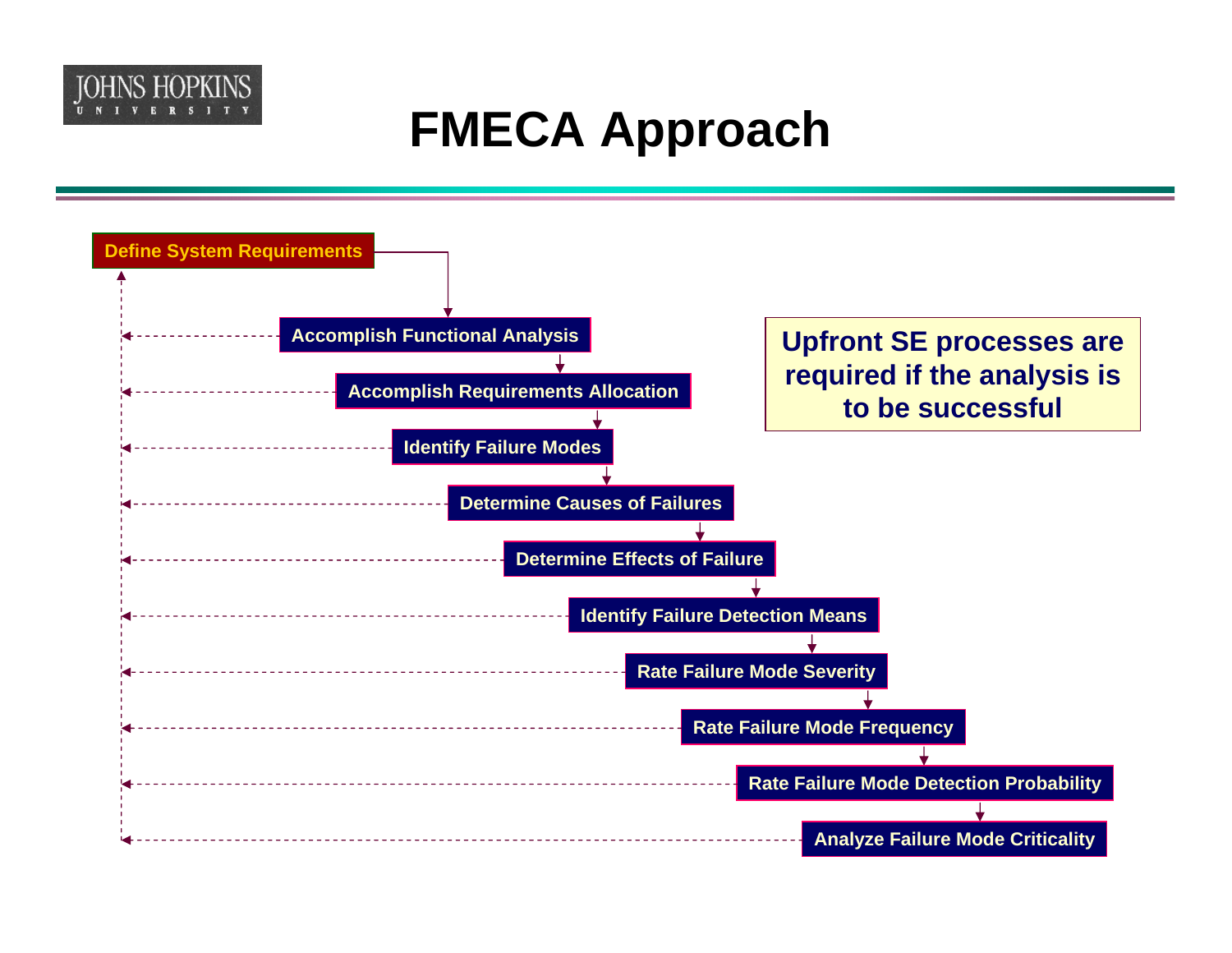

#### **Overall Maintenance Conceptualization**

- Why reusable or disposable
- Who personnel requirements and limitations
- What type of maintenance to be performed (electronic, software, structural, mechanical)
- Where field environment or designated repair facility
- When Planned versus unscheduled
- How appropriate level of maintenance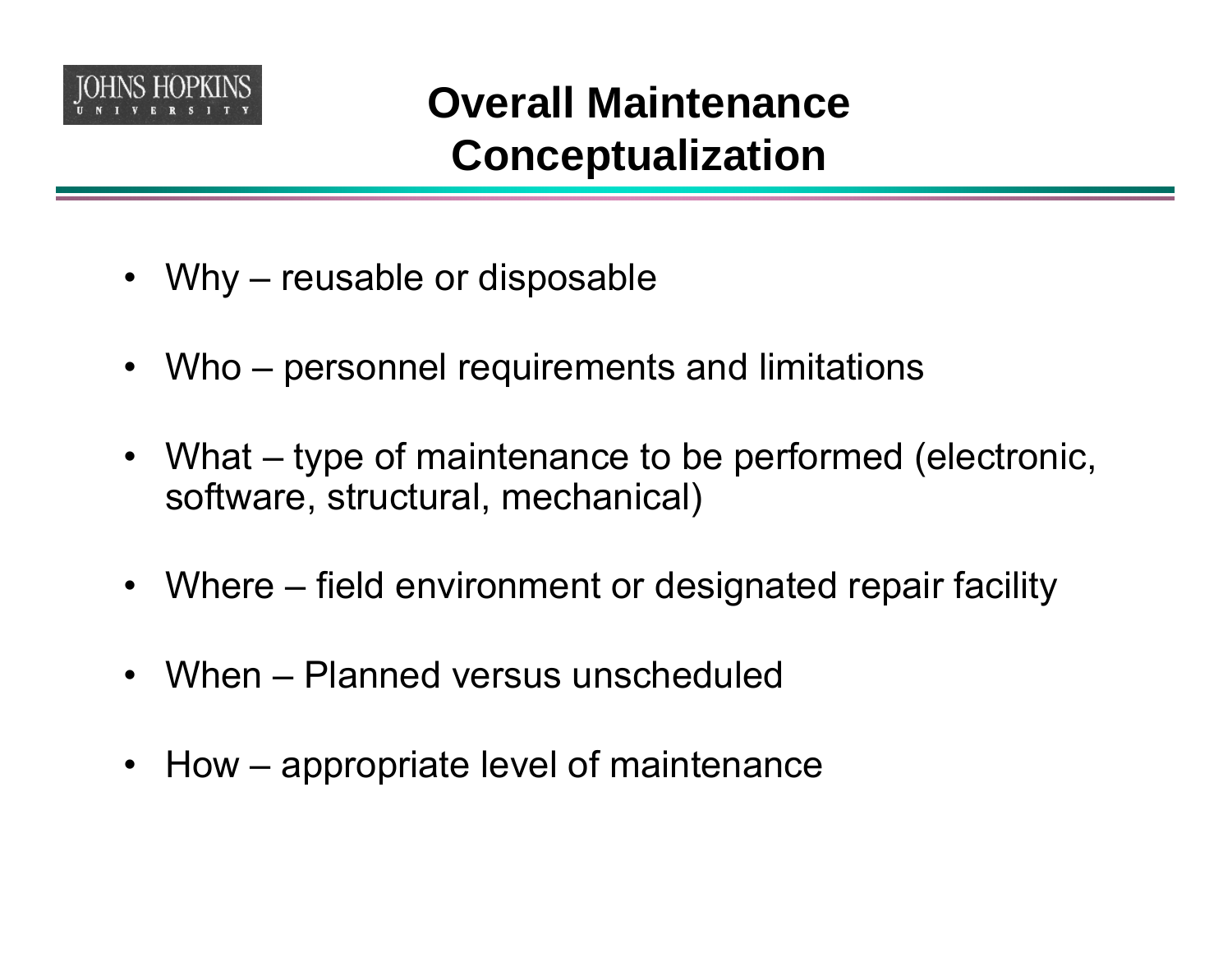

### **Maintenance Planning: Environmental**

- • Location
	- Constraints
		- Space, accessibility to the system
	- External factors
		- Weather, contaminants
- Supply chain
	- – Provide the necessary support infrastructure to conduct maintenance actions
- Number of personnel available
	- Limited detachment
	- –Provisioning
- Support equipment
	- –Weight, volume, fragility

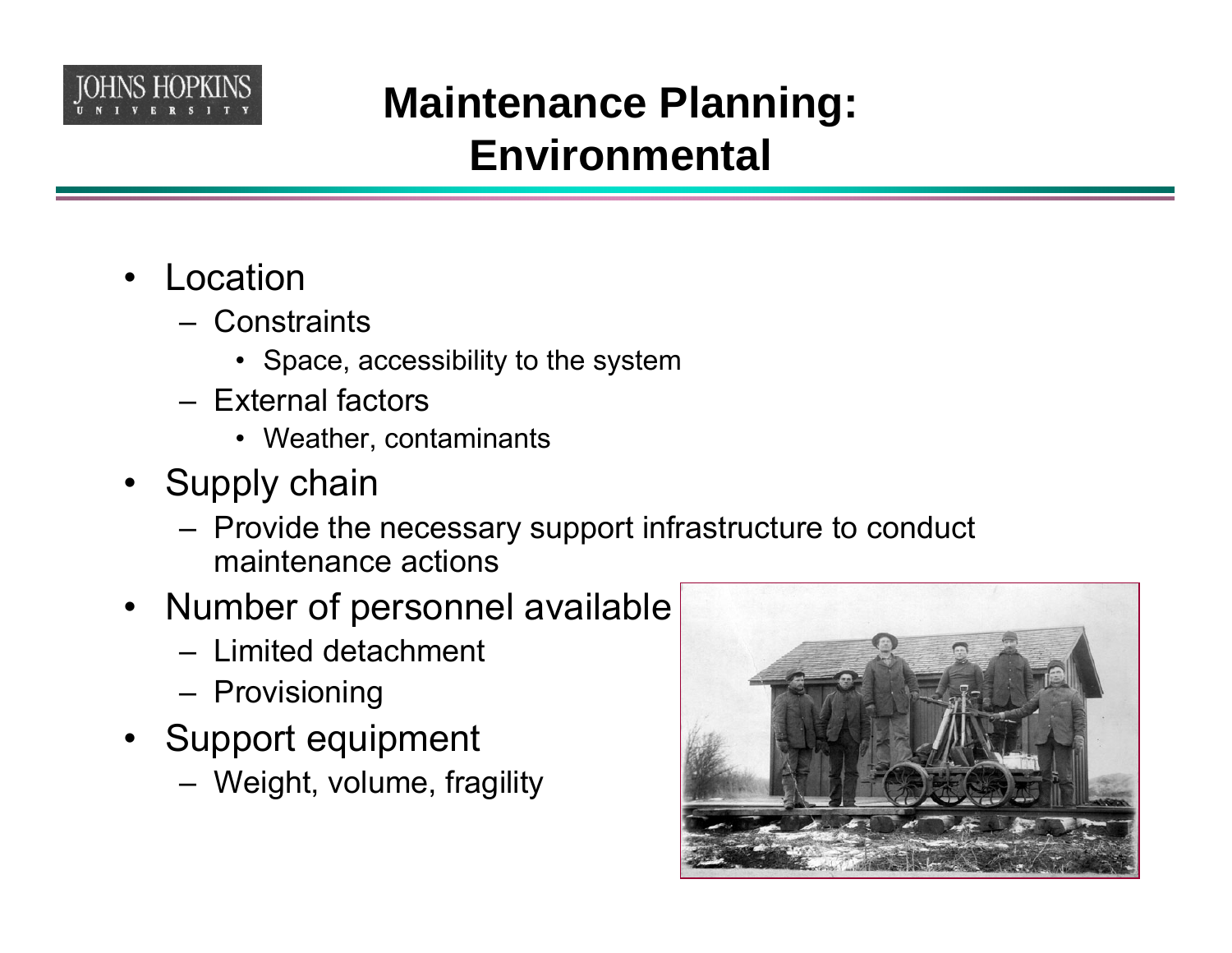

# **Spares Hypothesis Testing**

- *Following deployment of a system (and throughout the lifecycle) the requirements for spares and parts must be reevaluated based on…*
	- –*Actual system performance / reliability / availability*
	- –*Changes in the operating and programmatic environments*
	- –*Changes in the maintenance concept or production*

**Planning for adequate spares and repair parts (including subassemblies) is based upon assumptions and predictions that must be continuously reviewed in light of post-deployment system performance and maintenance / repair activities**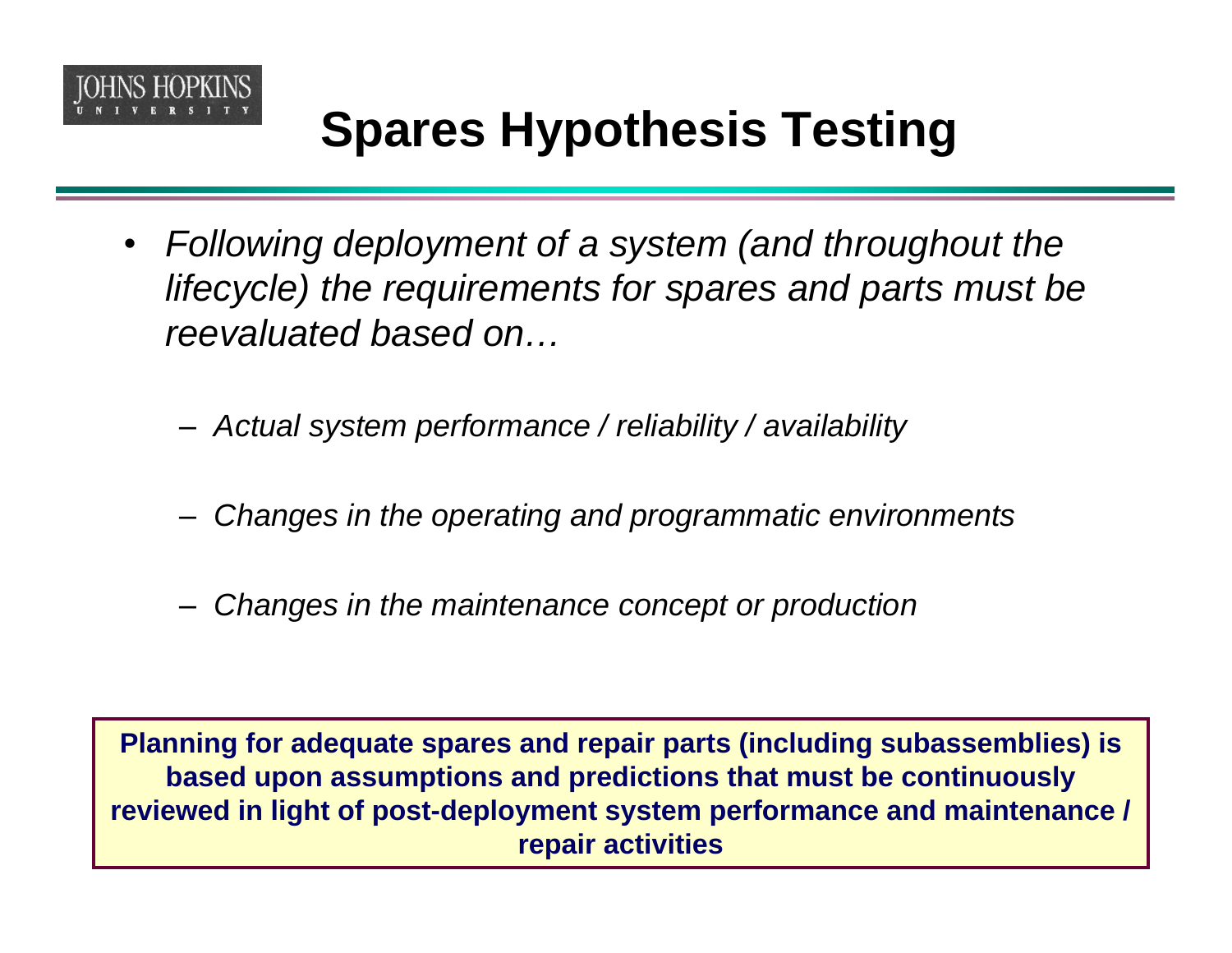

## **Spares Calculation**

- • What goes into predicting spares requirements?
	- Failure rates
		- •Individual parts
		- •Subassemblies
		- •Composite system
	- – Spares procurement & stock intervals
		- • Predicated on one-for-one replacement maintenance concept
	- Mission duration
	- Number of systems in service (available to satisfy mission)
- • K λT = Translation factor
	- K = Number of Parts (per assembly under consideration)
	- –λ = Part failure rate
	- T = Interval for procurement of stock / spares

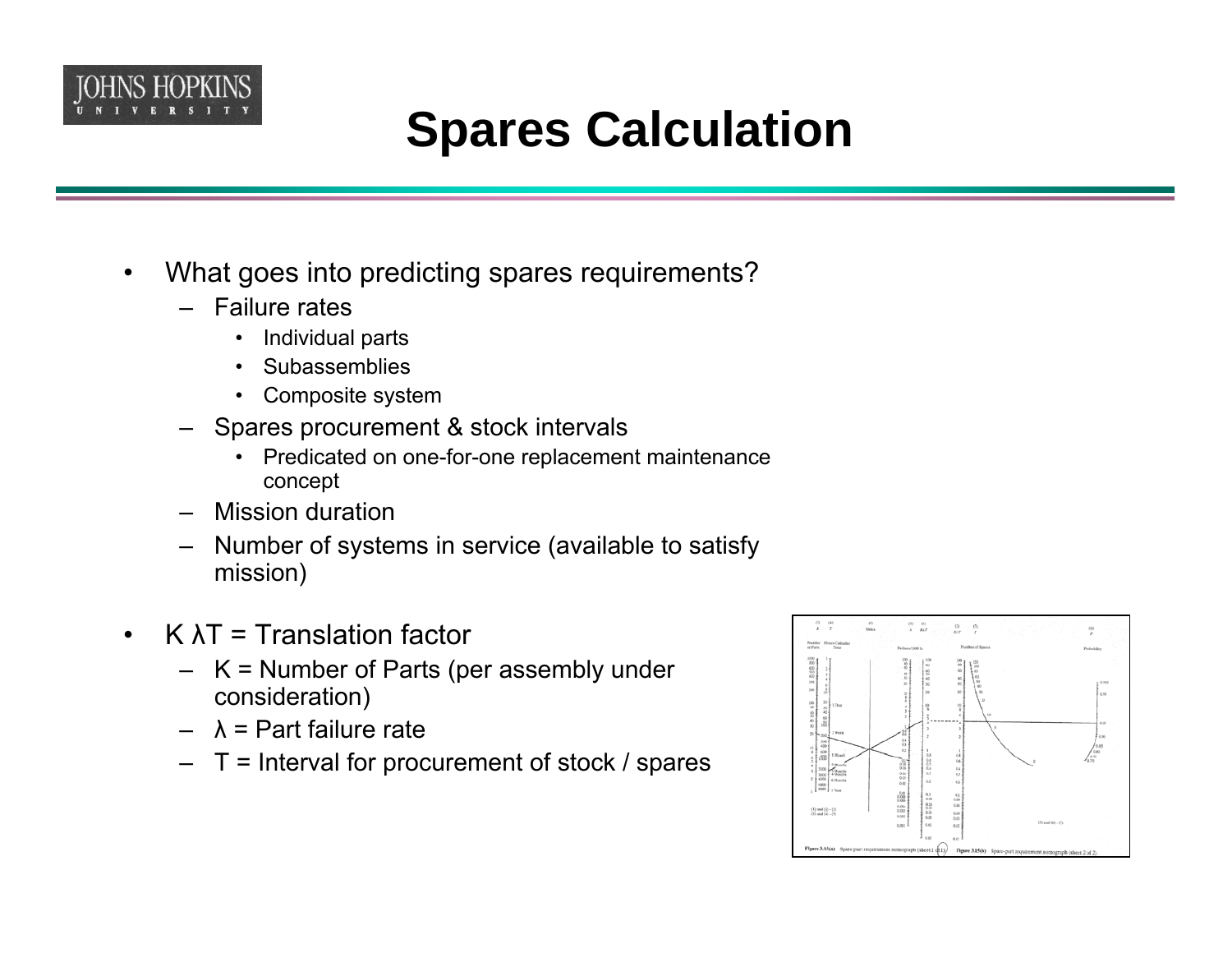

### **PHS&T: Implementing a Supply Chain**

•



- What are the strategic objectives with regard to logistics?
	- –In-house transportation management
	- –Investment in automated systems
	- –Customer liaison policy
	- Warehousing and inventory management
	- Corporate reach (global?)
- • Are adequate measures in place to assess progress?
	- –Requirements articulated
	- Supply chain modeling
	- Design in place
	- –Functional flows understood
	- –Trades analyses identified
- • Is the infrastructure in place to execute, monitor and control the process?
	- Personnel
	- Tools
	- Visibility
	- Quality Management
	- Risk forecasting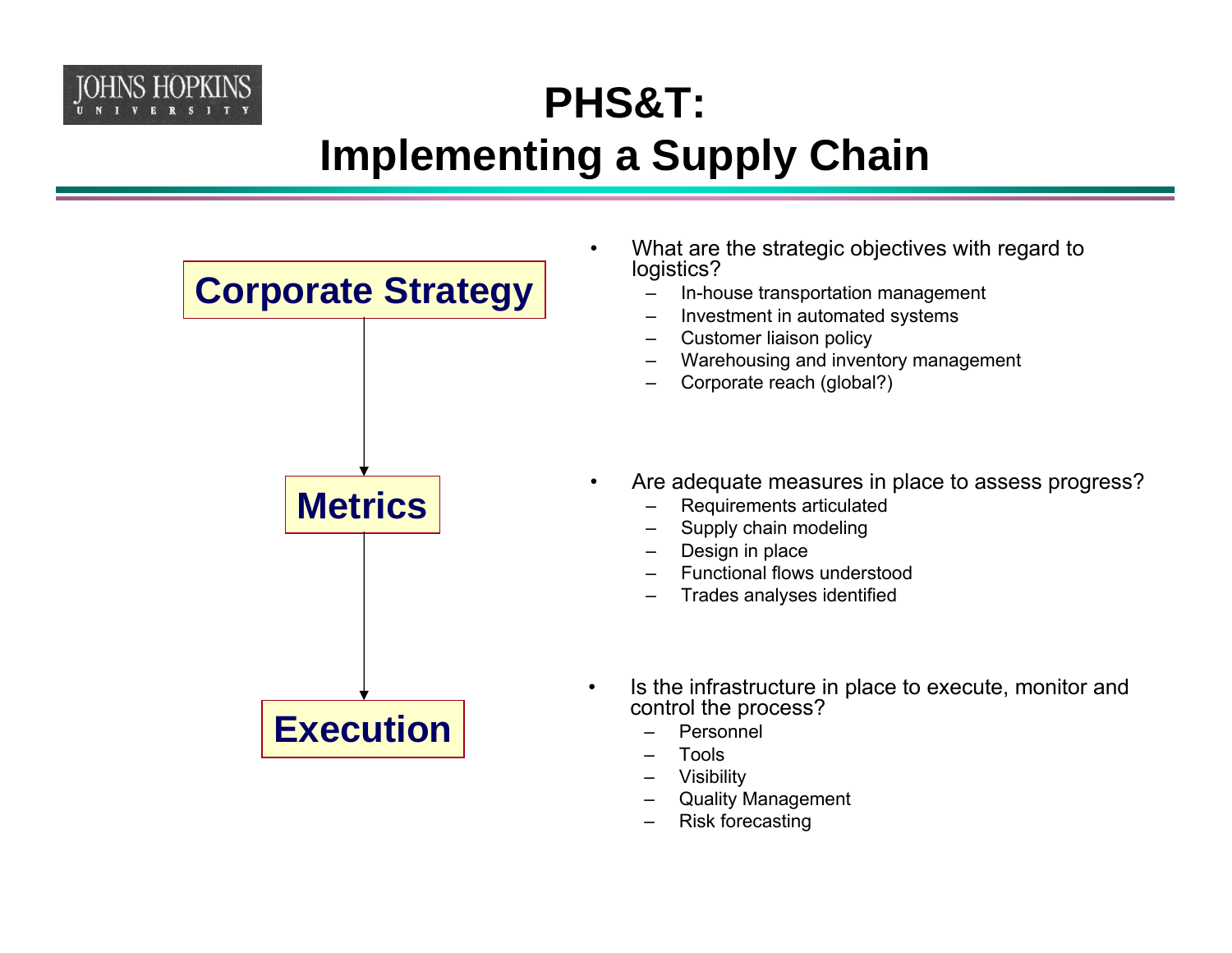

- $\bullet$  System design
	- Human system interface, operational environment
- • Training facilities
	- Location, size
- $\bullet$ **Throughput** 
	- Number of training events per day
- •Data capture and recording – feedback
- •Task Complexity
- • SS environmental predictability
	- Numerically controlled machine maintenance
	- Driver's education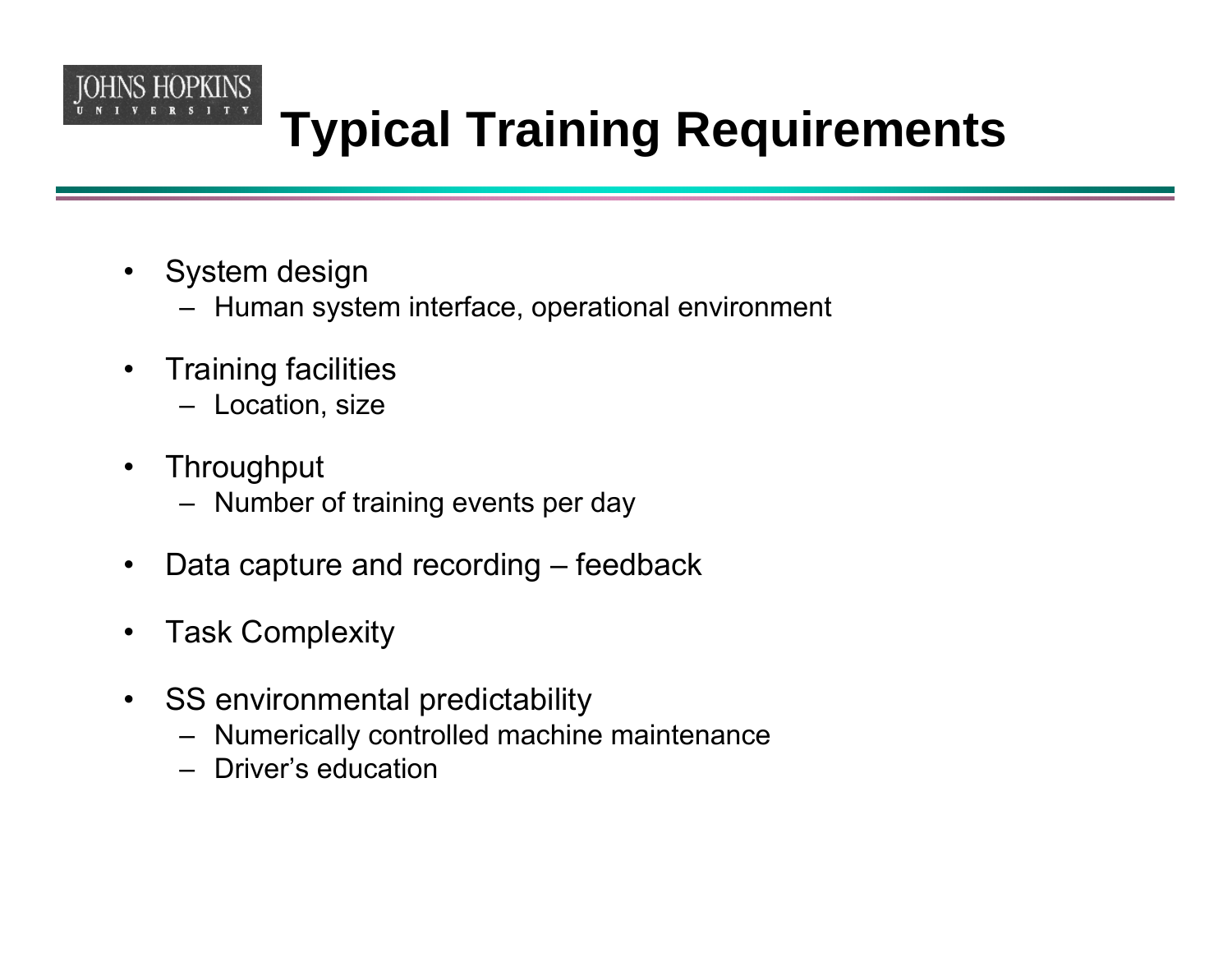

# **Training System Interaction**

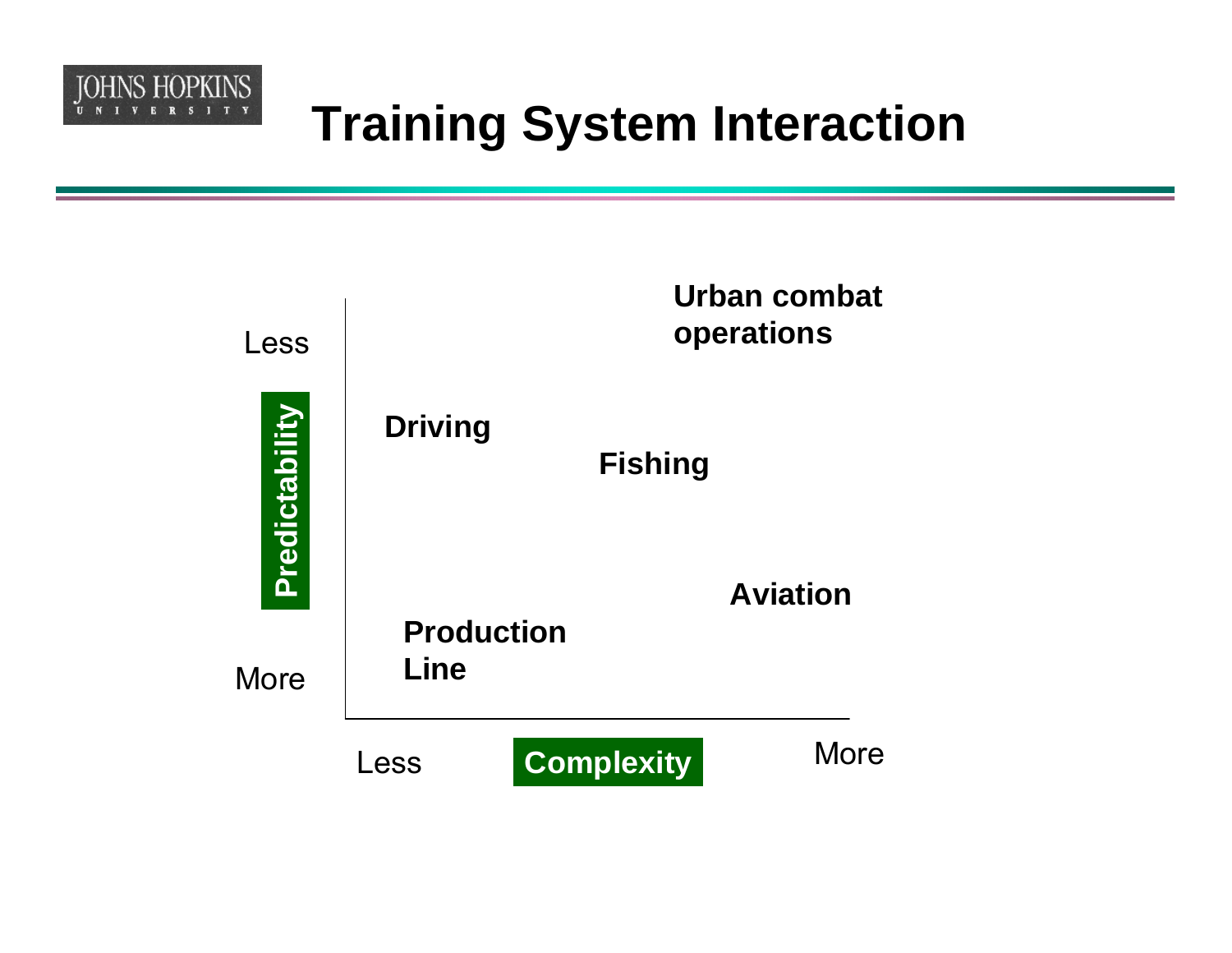

### **Disposal**

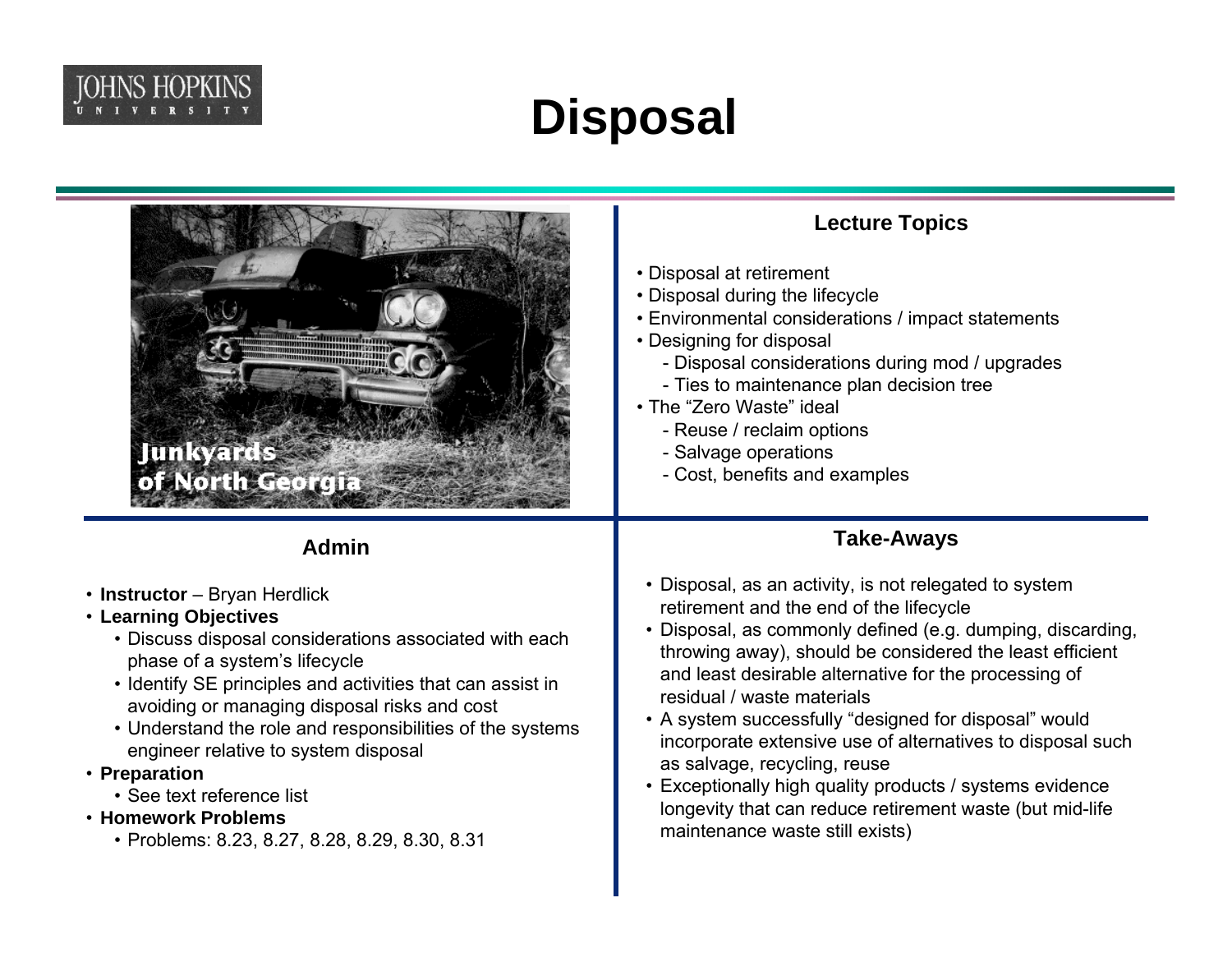

- $\bullet$  Has disposability been evaluated during design?
	- –Is recycling or re-use of components an alternative?
	- –Is decomposition / disassembly an alternative (requirement)?
	- –Are additional logistic support resources required?
- $\bullet$  Have disposal procedures been identified / prepared?
	- – Are methods & results consistent with environmental, safety, political and social requirements
	- –Are the methods economically feasible?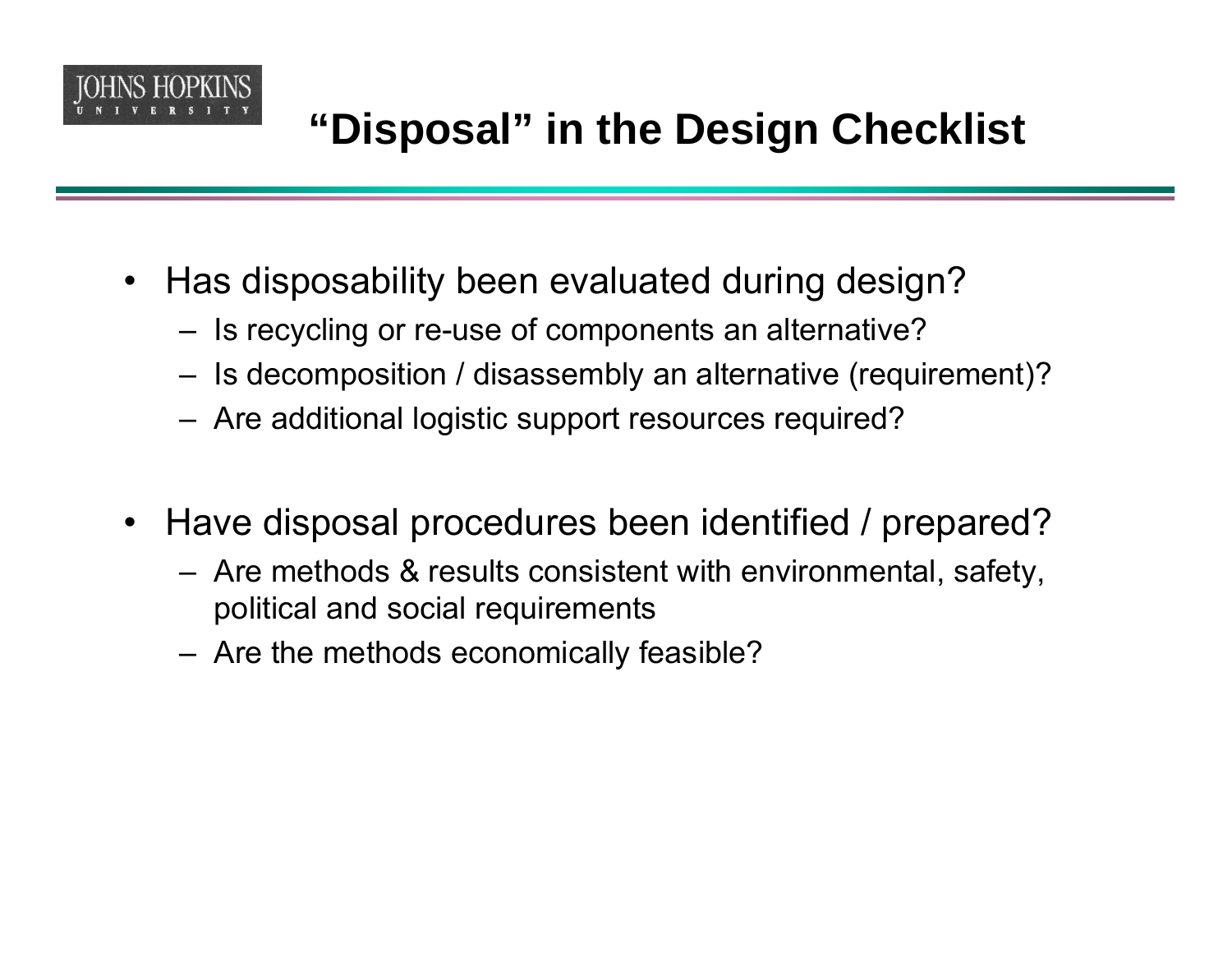

# **Life Cycle Cost Analysis**

- • LCCA is presented at the end of the course
	- Necessary to understand the other elements in order to conduct a LCCA
	- Serves as a review of the material
- • Can only address certain aspects of the LCCA
	- – Too encompassing to cover it completely
	- SE contributes, but typically does not conduct the LCCA itself
- • However, a primary driver not only for decision making, but for keeping O&S activities under control

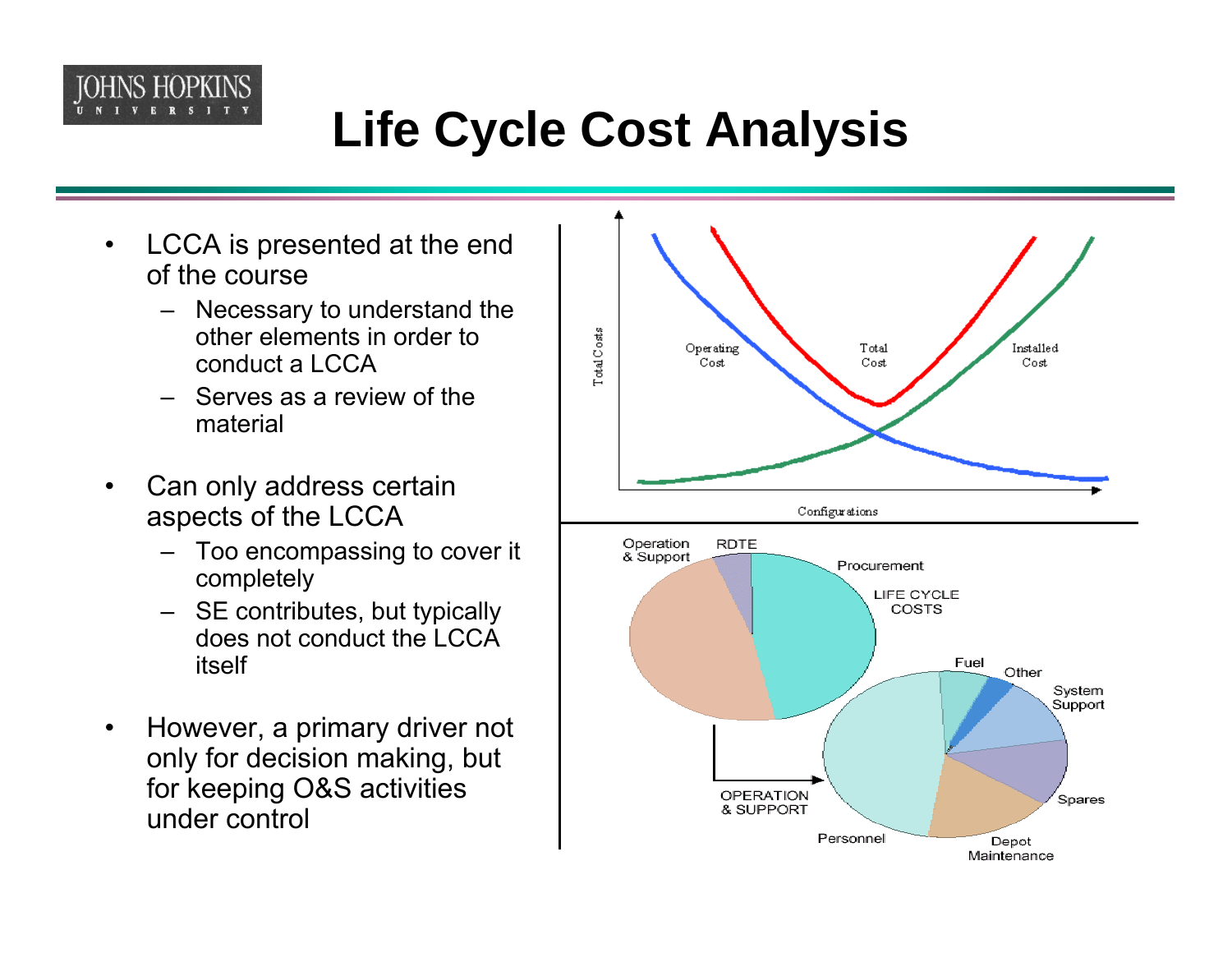

### **Deployed Systems Engineering Risks**

- $\bullet$  Confusing performance requirements with supportability requirements
	- Can't have one without the other, but there is a tension between them in many cases
- • Incomplete understanding of requirements and their allocation to system functions
- • Assigning the wrong measures (and the respective values) to the system evaluation process
- • Addressing 3 or 4 of the primary logistic elements (e.g., maintenance, personnel), while ignoring the rest
- • Designing for O&S at the component level without regard for the system and its internal and external interactions